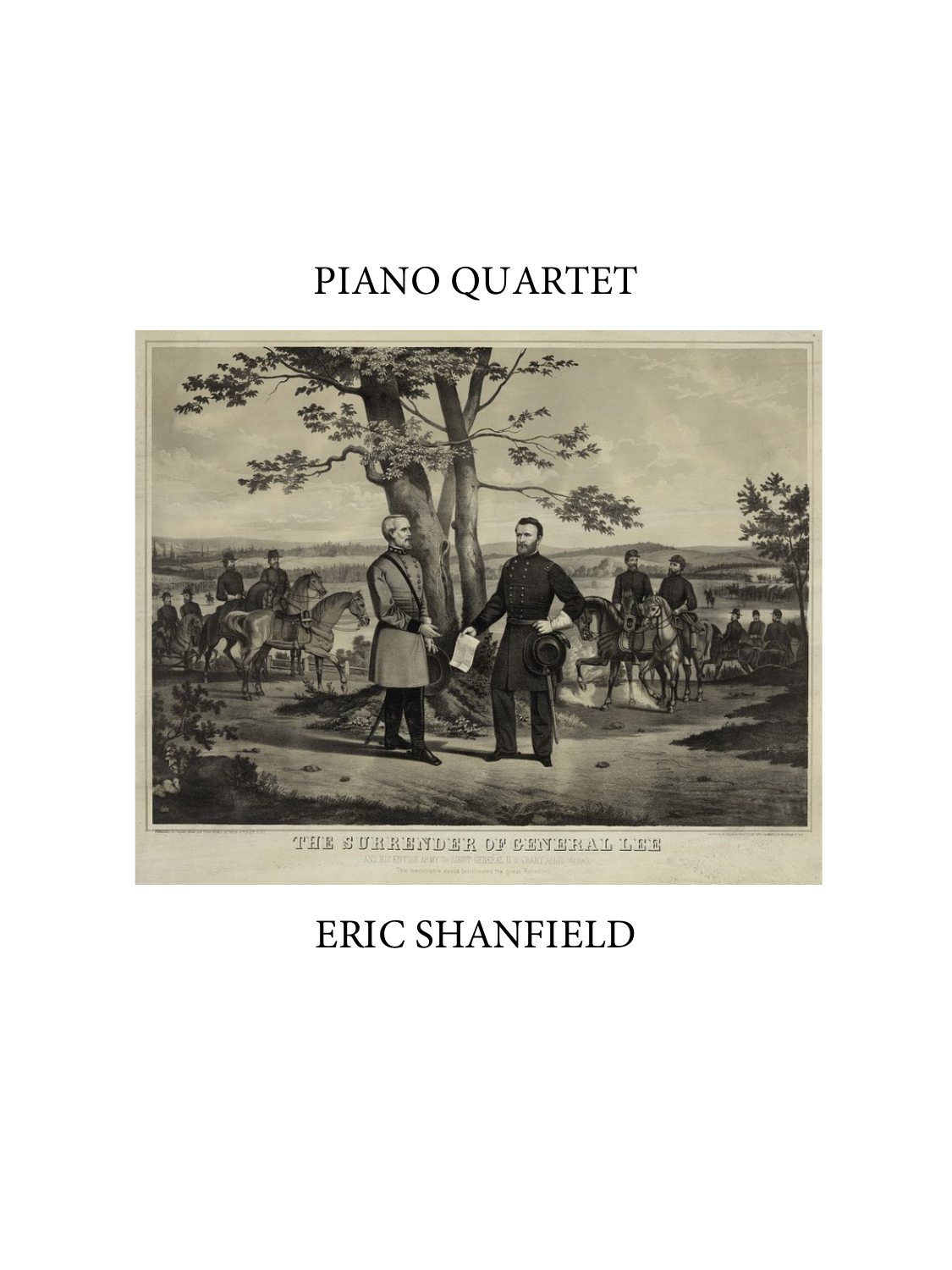### **PIANO QUARTET**

### Eric Shanfield | ENS.2017.7 | 12.4.17-12.8.17 | 13'

I. Overland II. Petersburg

III. Appomattox

Piano

Violin

Viola

Cello

The final campaign for victory in the Eastern Theater of the American Civil War unfolded in three distinct phases. Beginning in May 1864, Ulysses S. Grant's so-called Overland Campaign pushed Robert E. Lee's Army of Northern Virginia out of their lines on the Rapidan, inexorably forcing the Southerners closer and closer to the Confederate capital of Richmond. Lee, however, managed to hold off Grant and dig in at the crucial railway hub of Petersburg, where the armies bogged down in a prolonged siege whose brutal trench warfare foreshadowed the muddy combat of the First World War. After a long, bitter winter, in late March 1865 Lee broke out of Petersburg, followed closely by Grant's Army of the Potomac. Twelve days later the harried Confederates were finally brought to heel outside of Appomattox Court House, Virginia, where in the parlor of Wilmer McLean's house Lee surrendered his army, beginning the slow process of ending the Civil War.

My *Piano Quartet* is part of an ongoing series of compositions in which fundamentally abstract music does battle with extravagantly unrelated extramusical narratives, and forms the third entry in a cycle of instrumental works with string trio relating in some way to the American Civil War.

*©2017 Eric Shanfield (Enterprise Research Institute Council, ASCAP)*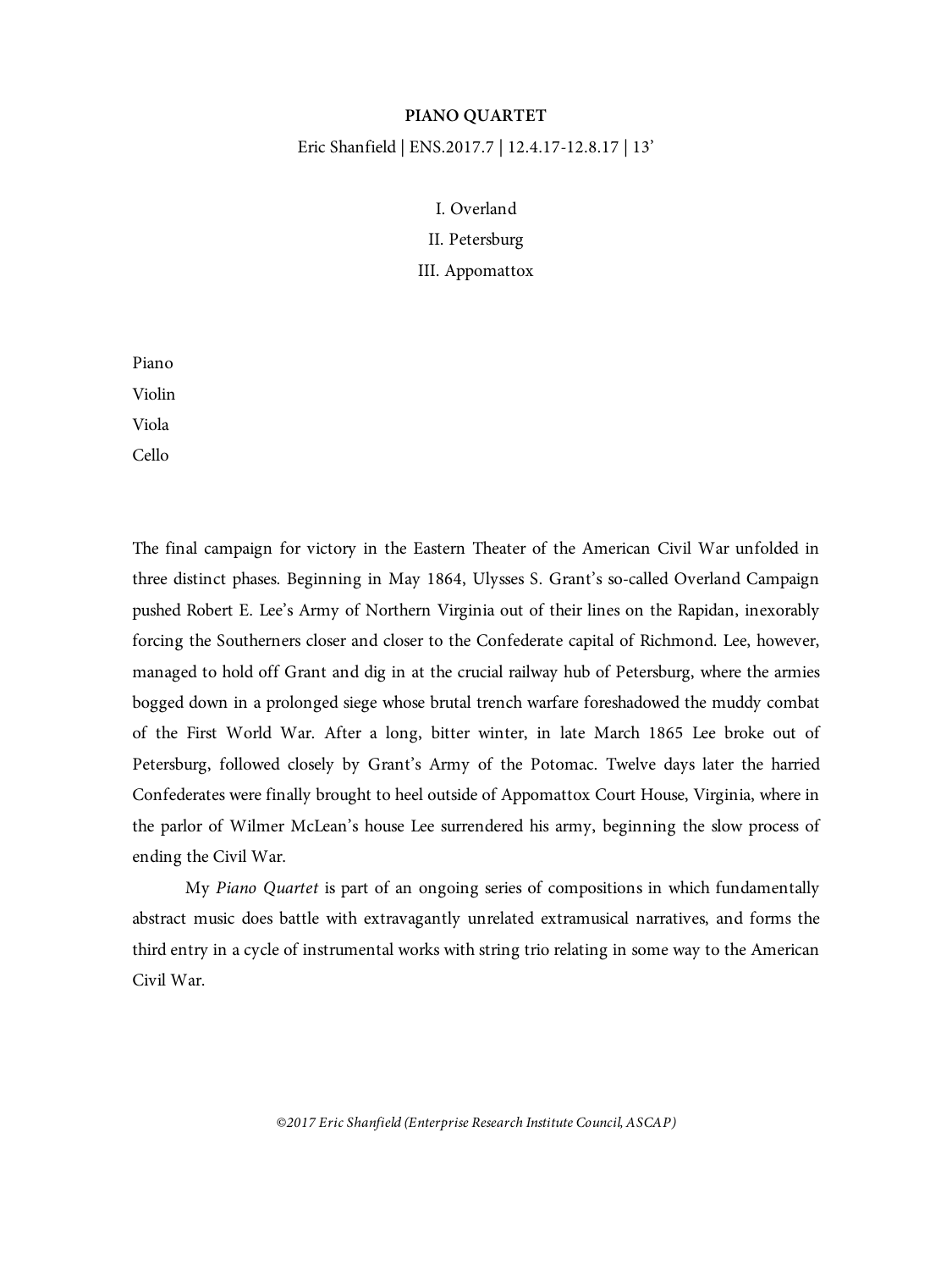q**=132**

pizz.

Violin  $\begin{array}{|c|c|c|c|c|}\n\hline\n\end{array}$   $\begin{array}{c|c|c|c|c}\n\hline\n\text{violin} & \text{G} & \text{G} & \text{H} & \text{H} & \text{H} & \text{H} \\
\hline\n\end{array}$  $\frac{13}{2}$ <u>(5</u>  $\begin{array}{c|c}\n\bullet & \text{puzz.} \\
\hline\n\bullet & \uparrow\n\end{array}$  $\begin{array}{|c|c|c|c|c|}\n\hline\n\text{BB} & \text{p} & \text{p} & \text{p} \\
\hline\n\end{array}$  $\frac{1}{2}$ <u>r", FFF</u> ¢  $\frac{1}{2}$  $\frac{3}{k}$ ™  $\frac{3}{2}$ ™  $\frac{3}{2}$ ™  $\frac{3}{4}$   $\frac{1}{2}$   $\frac{3}{2}$ <del>.3∦∗</del> .3#∗<br>'4 ™ ™ ™ ™ ™ ™ ™ ™ ™ ™ Viola  $\begin{array}{|c|c|c|c|c|c|}\n\hline\n\mathbf{Q} & \mathbf{Q} & \mathbf{Q} & \mathbf{Q} & \mathbf{Q} & \mathbf{Q} & \mathbf{Q} & \mathbf{Q} & \mathbf{Q} & \mathbf{Q} & \mathbf{Q} & \mathbf{Q} & \mathbf{Q} & \mathbf{Q} & \mathbf{Q} & \mathbf{Q} & \mathbf{Q} & \mathbf{Q} & \mathbf{Q} & \mathbf{Q} & \mathbf{Q} & \mathbf{Q} & \mathbf{Q} & \mathbf{Q} & \mathbf{Q} & \mathbf{Q} & \mathbf{Q} & \$ Violoncello Piano f p  $\begin{array}{ccc} f & | & | & | \end{array}$  $\frac{p}{p}$ f  $p \rightarrow p$ °  $\frac{1}{\sqrt{2}}$ ™  $\frac{1}{\sqrt{2}}$ ™  $\frac{1}{\sqrt{2}}$  $\frac{1}{\sqrt{2}}$ ™ ™ ™ ™ f p **6** pizz. f and the point of  $\mathbb{P}$  point  $\mathbb{P}$  is the point of  $\mathbb{P}$  in  $\mathbb{P}$  is the point of  $\mathbb{P}$ f  $\overline{p}$ f p ™ ™  $\frac{3}{4}$   $\frac{3}{4}$   $\frac{3}{4}$  $\frac{1}{4}$  $\frac{3}{4}$   $\frac{3}{4}$ ‼∺ ™ ™ ™  $\frac{3}{2}$  $\frac{3}{4}$ ™ ™ ™ ™ ™ ™ ™ ™ ™ ™ f  $\qquad \qquad$   $\qquad \qquad$   $\qquad \qquad$   $\qquad \qquad$   $\qquad \qquad$   $\qquad \qquad$   $\qquad \qquad$   $\qquad \qquad$   $\qquad \qquad$   $\qquad \qquad$   $\qquad \qquad$   $\qquad \qquad$   $\qquad \qquad$   $\qquad \qquad$   $\qquad \qquad$   $\qquad \qquad$   $\qquad$   $\qquad$   $\qquad$   $\qquad$   $\qquad$   $\qquad$   $\qquad$   $\qquad$   $\qquad$   $\qquad$   $\qquad$   $\qquad$   $\q$  $\frac{10}{11}$  $\int$  p and p and p and p and p and p and p and p and p and p and p and p and p and p and p and p and p and p and p and p and p and p and p and p and p and p and p and p and p and p and p and p and p and p and p and p and f and the property of  $p$ f p  $\overline{3}$   $\overline{1}$  $\frac{3}{4}$   $\frac{1}{4}$ 4 <del>februar</del>i 4 <del>- 1</del>  $3 \rightarrow \rightarrow$  $\frac{3}{4}$   $\leftarrow$   $\leftarrow$  $4$  and  $4$ 4 <del>- 1</del>  $3 \rightarrow \rightarrow$  $\frac{3}{4}$   $\cdots$  $rac{arc}{4}$  $\frac{1}{4}$  and  $\frac{1}{4}$  $\frac{1}{4}$ 4 <u>3#\*⊛</u>  $rac{3+x}{4}$  $4$   $\frac{4}{3}$  $\frac{44}{4}$ 2 - 4  $\frac{2}{4}$   $\frac{4}{4}$  $\overline{4}$   $\overline{1}$   $\overline{2}$   $\overline{3}$   $\overline{4}$   $\overline{2}$   $\overline{4}$   $\overline{2}$   $\overline{3}$   $\overline{4}$   $\overline{2}$   $\overline{3}$   $\overline{4}$   $\overline{2}$   $\overline{3}$   $\overline{4}$   $\overline{2}$   $\overline{3}$   $\overline{4}$   $\overline{2}$   $\overline{3}$   $\overline{4}$   $\overline{2}$   $\overline{3}$   $\overline{$  $4$  to  $\sim$   $\sim$   $\sim$  $\sum_{i=1}^{n}$  $\frac{2}{4}$ 2 -  $\frac{1}{4}$  $\frac{2}{4}$   $\frac{1}{4}$  $4\sqrt{10}$  $4 \cdot 1 \cdot 1$  $\sum_{i=1}^{n}$  $\frac{2}{4}$  $2 - 94$  $\ddot{z}$   $9\ddot{z}$ كو د **كونو و**  $4 \n\mathrel{\mathop:}=$  $\frac{1}{2}$  $\frac{1}{4}$  $2 - 4$  $\ddot{a}$   $\ddot{a}$  $4 \frac{1}{7}$  $4$   $^{\circ}$   $^{\circ}$   $^{\circ}$   $^{\circ}$  $\frac{2}{7}$  $\frac{2}{4}$  $2 - 4$  $\frac{2}{4}$   $\frac{4}{4}$  $4, 4, 7, 12, 7$  $\frac{2}{7}$  $\frac{2}{4}$  $\overline{2}$  $\tilde{A}$  , and  $\tilde{A}$  , and  $\tilde{A}$  $3\bar{e}$  $\frac{3}{4}$   $\frac{5}{4}$   $\frac{3}{4}$  $\frac{1}{2}$   $\frac{1}{2}$   $\frac{1}{2}$   $\frac{1}{2}$   $\frac{1}{2}$   $\frac{1}{2}$   $\frac{1}{2}$   $\frac{1}{2}$   $\frac{1}{2}$   $\frac{1}{2}$ 4  $2\sqrt{2}$  $\tilde{A}$   $\tilde{e}$   $\tilde{e}$   $\tilde{e}$   $\tilde{e}$   $\tilde{e}$ 4 <del>1 1 1 1 1</del> 4  $2$  or  $2$  .  $\frac{1}{4}$   $\frac{1}{4}$ 4 <del>- Februar</del> 4  $2, -1$  $\frac{2}{4}$   $\frac{1}{2}$  $\overline{4\cdot 1}$  $4 \cdot 1$  $2, 2$  $\ddot{a}$  ,  $\ddot{a}$  $3$   $\rightarrow$   $1$  $\frac{3}{4}$   $\leftarrow$   $\frac{1}{4}$  $4$  10 0  $4$   $\frac{10}{2}$   $\frac{1}{2}$ - - - pizz.  $\overline{a}$  -  $\overline{a}$  -  $\overline{a}$  -  $\overline{a}$  -  $\overline{a}$  -  $\overline{a}$  -  $\overline{a}$  -  $\overline{a}$  -  $\overline{a}$  -  $\overline{a}$  -  $\overline{a}$  -  $\overline{a}$  -  $\overline{a}$  -  $\overline{a}$  -  $\overline{a}$  -  $\overline{a}$  -  $\overline{a}$  -  $\overline{a}$  -  $\overline{a}$  -  $\overline{a$  $\sum_{i=1}^{\text{arco}}$ pizz.  $\overline{p}$  -  $\overline{p}$  -  $\overline{p}$  -  $\overline{p}$  -  $\overline{p}$  -  $\overline{p}$  -  $\overline{p}$  -  $\overline{p}$  -  $\overline{p}$  -  $\overline{p}$  -  $\overline{p}$  -  $\overline{p}$  -  $\overline{p}$  -  $\overline{p}$  -  $\overline{p}$  -  $\overline{p}$  -  $\overline{p}$  -  $\overline{p}$  -  $\overline{p}$  -  $\overline{p$  $\frac{1}{2}$   $\frac{1}{4}$   $\frac{1}{2}$   $\frac{1}{2}$   $\frac{1}{2}$   $\frac{1}{2}$   $\frac{1}{2}$   $\frac{1}{2}$   $\frac{1}{2}$   $\frac{1}{2}$   $\frac{1}{2}$   $\frac{1}{2}$   $\frac{1}{2}$  $\bullet$   $\bullet$   $\bullet$  $\bullet$   $\bullet$   $\bullet$  $\bullet$   $\bullet$   $\bullet$  $\overline{\phantom{a}}$  $\bullet$   $\bullet$   $\bullet$  $\cdot$   $\cdot$   $\cdot$  $\bullet$   $\bullet$   $\bullet$  $\overline{\phantom{a}}$  $\bullet$   $\bullet$   $\bullet$  $\overline{\phantom{a}}$  $\bullet$   $\bullet$   $\bullet$  $\overline{\phantom{a}}$  $\bullet$   $\bullet$  $\bullet$   $\bullet$   $\pm$  $\bullet$ œ  $9:3*2$  $\bar{e}$   $\mu b \bar{e}$   $\mu b \bar{e}$   $\mu b \bar{e}$  $\bigcirc$  : <u>e e e</u>  $\overline{\phantom{a}}$ n œ œ œ œ œ œ œ − 4. arco  $\frac{12}{10}$ pizz. − 4 arco pizz.  $-$  ?  $\frac{1}{2}$   $\frac{1}{2}$  ? arco  $\&$   $\frac{1}{2}$   $\frac{1}{2}$   $\frac{1}{2}$   $\frac{1}{2}$   $\frac{1}{2}$   $\frac{1}{2}$   $\frac{1}{2}$   $\frac{1}{2}$   $\frac{1}{2}$   $\frac{1}{2}$   $\frac{1}{2}$   $\frac{1}{2}$   $\frac{1}{2}$   $\frac{1}{2}$   $\frac{1}{2}$   $\frac{1}{2}$   $\frac{1}{2}$   $\frac{1}{2}$   $\frac{1}{2}$   $\frac{1}{2}$   $\frac{1}{2}$   $\frac{1}{$  $\frac{1}{2}$   $\frac{1}{2}$   $\frac{1}{2}$   $\frac{1}{2}$   $\frac{1}{2}$   $\frac{1}{2}$   $\frac{1}{2}$   $\frac{1}{2}$   $\frac{1}{2}$   $\frac{1}{2}$   $\frac{1}{2}$   $\frac{1}{2}$   $\frac{1}{2}$   $\frac{1}{2}$   $\frac{1}{2}$   $\frac{1}{2}$   $\frac{1}{2}$   $\frac{1}{2}$   $\frac{1}{2}$   $\frac{1}{2}$   $\frac{1}{2}$   $\frac{1}{2}$   $\bullet$  $\frac{1}{2}$  $\bullet$  $\overrightarrow{e}$  $\bullet$ e estados de  $\bullet$  $\frac{1}{2}$   $\frac{1}{2}$   $\frac{1}{2}$   $\frac{1}{2}$   $\frac{1}{2}$   $\frac{1}{2}$   $\frac{1}{2}$   $\frac{1}{2}$   $\frac{1}{2}$   $\frac{1}{2}$   $\frac{1}{2}$   $\frac{1}{2}$   $\frac{1}{2}$   $\frac{1}{2}$   $\frac{1}{2}$   $\frac{1}{2}$   $\frac{1}{2}$   $\frac{1}{2}$   $\frac{1}{2}$   $\frac{1}{2}$   $\frac{1}{2}$   $\frac{1}{2}$   $\bullet$  $\frac{1}{2}$  $\bullet$  $\overline{e}$   $\overline{e}$   $\overline{e}$   $\overline{e}$  $\bullet$   $\bullet$  $\sqrt{2}$  - $\bullet$  $\frac{1}{2}$   $\frac{1}{2}$   $\frac{1}{2}$   $\frac{1}{2}$   $\frac{1}{2}$   $\frac{1}{2}$   $\frac{1}{2}$   $\frac{1}{2}$   $\frac{1}{2}$   $\frac{1}{2}$   $\frac{1}{2}$   $\frac{1}{2}$   $\frac{1}{2}$   $\frac{1}{2}$   $\frac{1}{2}$   $\frac{1}{2}$   $\frac{1}{2}$   $\frac{1}{2}$   $\frac{1}{2}$   $\frac{1}{2}$   $\frac{1}{2}$   $\frac{1}{2}$  #œ  $\frac{1}{2}$  $\bullet$   $\bullet$   $\bullet$  $\bullet$   $\bullet$   $\bullet$  $\bullet$   $\bullet$   $\bullet$  $\bullet$   $\bullet$   $\bullet$ ▞*▝▁*▏<sub>⋕</sub>▞  $\bullet$   $\bullet$   $\bullet$ <u>#editions and discussed</u>  $\bullet$   $\bullet$   $\bullet$  $\bullet$   $\bullet$   $\bullet$  $\bullet$   $\bullet$   $\bullet$  $\bullet$   $\bullet$   $\bullet$  $\bullet$   $\bullet$   $\bullet$  $\frac{1}{4}$  $\bullet$   $\frac{2}{4}$  $6:4.11$  $\frac{2}{5}$  $\frac{1}{2}$  or  $\frac{1}{2}$  $\check{\bm{\epsilon}} \; \check{\bm{\epsilon}} \; \check{\bm{\epsilon}}$  $\frac{1}{2}$  o  $\frac{1}{2}$  $2.2.2.2.2.3$  $\frac{1}{2}$  or  $\frac{1}{2}$  $2.2.2.2.2.2.$  $\frac{1}{2}$  o  $\frac{1}{2}$ **B**  $\frac{1}{2}$  -  $\frac{1}{2}$  -  $\frac{1}{2}$  -  $\frac{1}{2}$  -  $\frac{1}{2}$  -  $\frac{1}{2}$  -  $\frac{1}{2}$  -  $\frac{1}{2}$  -  $\frac{1}{2}$ ? - - - <sup>&</sup>gt; <sup>&</sup>gt; <sup>&</sup>gt; <sup>&</sup>gt;  $64'$  +  $\frac{1}{2}$  +  $\overline{a}$  -  $\overline{a}$  $\frac{1}{\epsilon}$  -  $\frac{1}{\epsilon}$  -  $\frac{1}{\epsilon}$  -  $\frac{1}{\epsilon}$  -  $\frac{1}{\epsilon}$  -  $\frac{1}{\epsilon}$  $\frac{2}{2}$   $\frac{2}{4}$   $\frac{2}{4}$   $\frac{3}{4}$   $\frac{3}{4}$ <u>2 - 1124 e</u>  $\frac{1}{2}$   $\frac{1}{2}$   $\frac{1}{2}$   $\frac{1}{2}$   $\frac{1}{2}$   $\frac{1}{2}$   $\frac{1}{2}$   $\frac{1}{2}$   $\frac{1}{2}$   $\frac{1}{2}$   $\frac{1}{2}$   $\frac{1}{2}$   $\frac{1}{2}$   $\frac{1}{2}$   $\frac{1}{2}$   $\frac{1}{2}$   $\frac{1}{2}$   $\frac{1}{2}$   $\frac{1}{2}$   $\frac{1}{2}$   $\frac{1}{2}$   $\frac{1}{2}$   $\leftrightarrow$  $\frac{1}{2}$   $\frac{1}{2}$   $\frac{1}{2}$   $\frac{1}{2}$   $\frac{1}{2}$   $\frac{1}{2}$   $\frac{1}{2}$   $\frac{1}{2}$   $\frac{1}{2}$   $\frac{1}{2}$   $\frac{1}{2}$   $\frac{1}{2}$   $\frac{1}{2}$   $\frac{1}{2}$   $\frac{1}{2}$   $\frac{1}{2}$   $\frac{1}{2}$   $\frac{1}{2}$   $\frac{1}{2}$   $\frac{1}{2}$   $\frac{1}{2}$   $\frac{1}{2}$  b Œ Œ œ be  $\longrightarrow$   $\longrightarrow$   $\longrightarrow$   $\longrightarrow$   $\longrightarrow$ <sup>b</sup> <sup>œ</sup> <sup>œ</sup> <sup>œ</sup> <sup>œ</sup> <sup>œ</sup> <sup>œ</sup> <sup>œ</sup> <sup>œ</sup> <sup>œ</sup> <sup>œ</sup> <sup>œ</sup> <sup>œ</sup> <sup>œ</sup> <sup>œ</sup> <sup>œ</sup> <sup>œ</sup>  $\mathcal{E} \rightarrow \mathcal{E}$ ╒┉┈<br>ӵ<del>╒</del>  $\overline{\cdot}$  $\overline{\cdot}$ <sup>Œ</sup> <sup>Œ</sup> <sup>œ</sup> bœ <sup>œ</sup> <sup>œ</sup> <sup>œ</sup> <sup>œ</sup> <sup>œ</sup> <sup>œ</sup> <sup>œ</sup> <sup>œ</sup> <sup>œ</sup> <sup>œ</sup> <sup>œ</sup> <sup>œ</sup> <sup>œ</sup> <sup>œ</sup> <sup>œ</sup>  $\overline{\mathbf{r}}$ pizz.<br>be  $\overline{\mathcal{E}}$  $\overline{P}$  $\overline{\mathbf{r}}$  $\overline{P}$  $\overline{\mathbf{r}}$  $\Phi$   $\vec{r}$   $\vec{r}$   $\vec{r}$   $\vec{r}$   $\vec{r}$   $\vec{r}$   $\vec{r}$   $\vec{r}$   $\vec{r}$   $\vec{r}$   $\vec{r}$   $\vec{r}$   $\vec{r}$   $\vec{r}$   $\vec{r}$   $\vec{r}$   $\vec{r}$   $\vec{r}$   $\vec{r}$   $\vec{r}$   $\vec{r}$   $\vec{r}$   $\vec{r}$   $\vec{r}$   $\vec{r}$   $\vec{r}$   $\vec{r}$  ∌ है Œ ˙˙  $\frac{1}{2}$   $\frac{1}{2}$  $\leftarrow$   $\frac{1}{2}$   $\frac{1}{2}$   $\frac{1}{2}$  $\frac{1}{2}$   $\frac{1}{2}$  $\frac{1}{2}$   $\frac{1}{2}$   $\frac{1}{2}$   $\frac{1}{2}$  $\frac{b}{2}$  $\frac{4}{4}$  $\frac{1}{2}$  $\begin{array}{c}\n\star & \star & \circ \\
\star & \star & \circ\n\end{array}$  $\frac{1}{2}$  $\frac{4x}{8}$  $\overrightarrow{z}$  $\begin{array}{c}\n\star & \star & 8\n\end{array}$  $\frac{1}{4x}$   $\frac{1}{6}$  $\frac{47}{4}$  $\frac{p_{122}}{y}$  $\mathcal{F}_{\mathcal{F}}$   $\mathcal{F}_{\mathcal{F}}$  $\sigma$   $\sigma$   $\sigma$   $\sigma$  $\mathcal{F}$ ,  $\mathcal{F}$   $\mathcal{F}$   $\mathcal{F}$   $\mathcal{F}$  $\frac{1}{2}$   $\frac{1}{2}$ . <u>\* يوم</u> ومتر موسيق ₹. PD ‰ œ <u>صور موضع</u> **a**  $\sim$   $\epsilon$  $\overline{e}$  $\mathcal{C}$   $\mathcal{C}$   $\mathcal{C}$   $\mathcal{C}$  $\widehat{r}$   $\overline{r}$  $\frac{2}{k}$ ‰ #œ œ  $\frac{1}{2}$   $\frac{1}{2}$  $\gamma$  e  $\gamma$  $\frac{1}{2}$ ‰ #œ œ  $7 \frac{1}{2}$   $\frac{1}{2}$   $\frac{1}{2}$   $\frac{1}{2}$   $\frac{1}{2}$   $\frac{1}{2}$  $\frac{2}{4}$   $\frac{1}{4}$   $\frac{1}{2}$   $\frac{1}{2}$   $\frac{1}{2}$   $\frac{1}{2}$   $\frac{1}{2}$   $\frac{1}{2}$   $\frac{1}{2}$   $\frac{1}{2}$   $\frac{1}{2}$   $\frac{1}{2}$   $\frac{1}{2}$   $\frac{1}{2}$   $\frac{1}{2}$   $\frac{1}{2}$   $\frac{1}{2}$   $\frac{1}{2}$   $\frac{1}{2}$   $\frac{1}{2}$   $\frac{1}{2}$   $\frac{1}{2}$   $e^+$  $\widetilde{\mathcal{C}}$  $\widehat{\phantom{a}}$  $\frac{1}{2}$  $\epsilon$ œ  $\frac{1}{2}$  $\widehat{\mathbb{C}}$   $\rightarrow$   $\frac{1}{k}$  $\epsilon$ ‰ .<br>#e e,  $7$   $\sim$  $\gamma$  e e  $\gamma$  $\overline{2}$   $\overline{1}$   $\overline{2}$ ‰  $\mathcal{P}$  expansion  $\mathcal{P}$  $5$   $\frac{1}{2}$  $\gamma$  e  $\approx$   $\frac{2}{3}$  e  $\frac{1}{2}$   $\frac{1}{2}$   $\frac{1}{2}$   $\frac{1}{2}$   $\frac{1}{2}$   $\frac{1}{2}$   $\frac{1}{2}$   $\frac{1}{2}$   $\frac{1}{2}$   $\frac{1}{2}$  $\ddot{\phantom{a}}$  $\times$   $\epsilon$ œ œ  $\frac{1}{2}$   $\frac{1}{2}$  $\epsilon$ œ  $\frac{1}{2}$  $\epsilon$   $\epsilon$   $\rightarrow$ œ  $\frac{1}{4}$  $\frac{1}{\sqrt{2}}$  ,  $\frac{1}{\sqrt{2}}$  ,  $\frac{1}{\sqrt{2}}$  ,  $\frac{1}{\sqrt{2}}$  ,  $\frac{1}{\sqrt{2}}$  ,  $\frac{1}{\sqrt{2}}$  ,  $\frac{1}{\sqrt{2}}$  ,  $\frac{1}{\sqrt{2}}$  ,  $\frac{1}{\sqrt{2}}$  ,  $\frac{1}{\sqrt{2}}$  ,  $\frac{1}{\sqrt{2}}$  ,  $\frac{1}{\sqrt{2}}$  ,  $\frac{1}{\sqrt{2}}$  ,  $\frac{1}{\sqrt{2}}$  ,  $\frac{1}{\sqrt{2}}$  $\frac{1}{4e}$   $\frac{1}{2}$   $\frac{1}{2}$   $\frac{1}{2}$   $\frac{1}{2}$   $\frac{1}{2}$   $\frac{1}{2}$   $\frac{1}{2}$   $\frac{1}{2}$   $\frac{1}{2}$   $\frac{1}{2}$   $\frac{1}{2}$   $\frac{1}{2}$   $\frac{1}{2}$   $\frac{1}{2}$   $\frac{1}{2}$   $\frac{1}{2}$   $\frac{1}{2}$   $\frac{1}{2}$   $\frac{1}{2}$   $\frac{1}{2}$   $\frac{1}{2}$   $\overline{P}$   $\overline{P}$  $\frac{1}{\gamma}$  e  $\frac{1}{\gamma}$  $\frac{1}{2}$  $\overline{P}$   $\overline{P}$  $\frac{1}{\gamma}$  e  $\frac{1}{\gamma}$  $\frac{1}{2}$  $\overline{P}$   $\overline{P}$  $\frac{1}{\gamma}$  e  $\frac{2}{4}$  $\frac{2}{\epsilon}$  $\frac{1}{4}$ ‰ ‰ ‰ ‰ ‰ ‰ ‰ ‰ ‰ œ  $\frac{1}{2}$   $\frac{1}{2}$   $\frac{1}{2}$ <u>#27 - 1</u>  $\overline{)}$  $\frac{1}{2}$   $\frac{1}{2}$   $\frac{1}{2}$   $\frac{1}{2}$   $\frac{1}{2}$  $e^{\frac{\theta}{\gamma}}$  $\overline{)}$  $\frac{1}{2}$   $\frac{1}{2}$   $\frac{1}{4}$  $e^2$ ,  $e^2$   $\frac{2}{4}$  $\overline{)}$  $\frac{1}{2}$   $\frac{2}{4}$  $\frac{1}{2}$  $\overline{a}$  $\rightarrow$ ي د موه ,<br>. ⁄.  $\gamma$   $\epsilon$   $\epsilon$   $\epsilon$   $\gamma$  $\overline{\mathbf{e}}$   $\overline{\mathbf{e}}$   $\overline{\mathbf{e}}$  $\overline{\mathbf{z}}$   $\overline{\mathbf{z}}$   $\overline{\mathbf{z}}$   $\overline{\mathbf{z}}$   $\overline{\mathbf{z}}$  $\bar{e}$   $\bar{e}$   $\bar{e}$  $\bar{e}$   $\qquad \qquad \bar{e}$ ˙ <sup>Œ</sup> <sup>œ</sup> <sup>œ</sup> <sup>œ</sup> <sup>œ</sup> <sup>œ</sup> <sup>œ</sup> <sup>œ</sup> <sup>œ</sup> <sup>œ</sup> <sup>œ</sup> <sup>œ</sup> <sup>œ</sup> <sup>œ</sup> <sup>œ</sup> <sup>œ</sup> <sup>œ</sup>  $\epsilon$  $\overline{\mathbf{e}}$  :  $\overline{\mathbf{e}}$  $\frac{1}{2}$   $\frac{1}{2}$   $\frac{1}{2}$   $\frac{1}{2}$  $\epsilon$  $\overline{\phantom{a}}$  $\leftrightarrow$   $\qquad$   $\bullet$  $\leftarrow$  # $\frac{1}{2}$   $\leftarrow$  # , <u>, in the incriter</u> ,  $\epsilon$  is  $\epsilon$  .  $\overline{\mathbf{e}}$  $\frac{1}{2}$   $\frac{1}{2}$   $\frac{1}{2}$   $\frac{1}{2}$  $\epsilon$ œ ‰  $\overline{P}$   $\overrightarrow{P}$   $\overrightarrow{P}$   $\overrightarrow{P}$   $\overrightarrow{P}$   $\overrightarrow{P}$  $\ddot{u}$  e e e e e e e e e e e e e  $\|$  $\frac{1}{\gamma}$   $\frac{1}{\gamma}$   $\frac{1}{\gamma}$   $\frac{1}{\gamma}$ #<mark>æw 1</mark>  $\frac{1}{2}$  $\frac{1}{2}$  $\frac{1}{4}$  $\leftrightarrow$   $\rightarrow$   $\rightarrow$   $\rightarrow$   $\rightarrow$ #<mark>@ } } } #@ } } }</mark> #œœ <sup>Œ</sup> <sup>Œ</sup> <sup>œ</sup>  $\frac{4}{4}$ e e e e  $\overline{\cdots}$  $\cdot$   $\cdot$   $\cdot$   $\cdot$  $\overline{\mathbf{e}}$  $\overrightarrow{e}$  $\epsilon$  $\cdot$   $\cdot$   $\cdot$  $\overline{\mathbf{e}}$  $\cdot$   $\cdot$   $\cdot$   $\cdot$  $\overline{\phantom{a}}$  $\overrightarrow{e}$  $\overrightarrow{a}$  $\epsilon$   $\epsilon$   $\epsilon$   $\pm$  $\sum_{i=1}^n$  $\frac{1}{2}$  $\frac{1}{\sqrt{2}}$  $\frac{1}{2}$   $\frac{1}{2}$   $\frac{1}{2}$   $\frac{1}{2}$   $\frac{1}{2}$   $\frac{1}{2}$   $\frac{1}{2}$   $\frac{1}{2}$   $\frac{1}{2}$   $\frac{1}{2}$   $\frac{1}{2}$   $\frac{1}{2}$   $\frac{1}{2}$   $\frac{1}{2}$   $\frac{1}{2}$   $\frac{1}{2}$   $\frac{1}{2}$   $\frac{1}{2}$   $\frac{1}{2}$   $\frac{1}{2}$   $\frac{1}{2}$   $\frac{1}{2}$   $\frac{1}{2}$   $\frac{1}{2}$  $\frac{1}{2}$   $\frac{1}{2}$  $\overline{)}$  $\frac{1}{2}$   $\frac{1}{2}$   $\frac{3}{4}$  $-9.3$  $\left.\frac{1}{2}$   $\frac{1}{2}$   $\frac{1}{2}$   $\frac{1}{2}$   $\frac{1}{2}$   $\frac{1}{2}$   $\frac{1}{2}$   $\frac{1}{2}$   $\frac{1}{2}$   $\frac{1}{2}$   $\frac{1}{2}$   $\frac{1}{2}$   $\frac{1}{2}$   $\frac{1}{2}$   $\frac{1}{2}$   $\frac{1}{2}$   $\frac{1}{2}$   $\frac{1}{2}$   $\frac{1}{2}$   $\frac{1}{2}$   $\frac{1}{2}$   $\frac{1}{2}$  $\epsilon$   $\epsilon$   $\epsilon$ #œ  $\epsilon$   $\epsilon$   $\epsilon$  $\overline{\cdot}$   $\overline{\cdot}$   $\overline{\cdot}$  $z \neq t$  $e$   $e$   $e$  $z = \pm$  $\overline{\phantom{a}}$  $\epsilon$   $\epsilon$   $\epsilon$  $\overline{\cdot}$   $\overline{\cdot}$   $\overline{\cdot}$  $\overrightarrow{z}$ <u>e Fe</u>fe  $\sum_{i=1}$ œ  $\geq$  1 œ

©2017 Eric Shanfield (Enterprise Research Institute Council, ASCAP)

°

 $\frac{a\text{rco}}{a}$ 

Eric Shanfield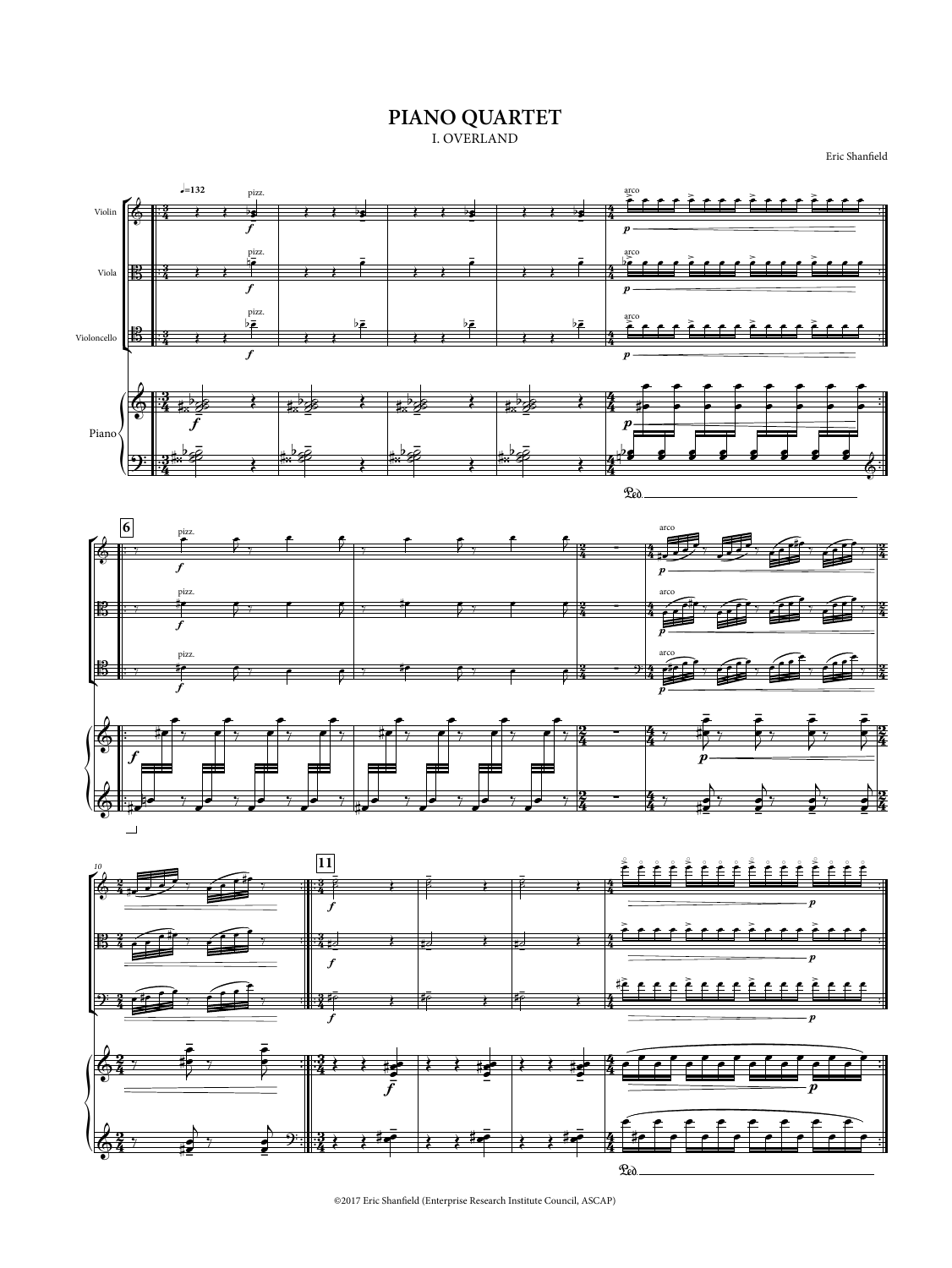





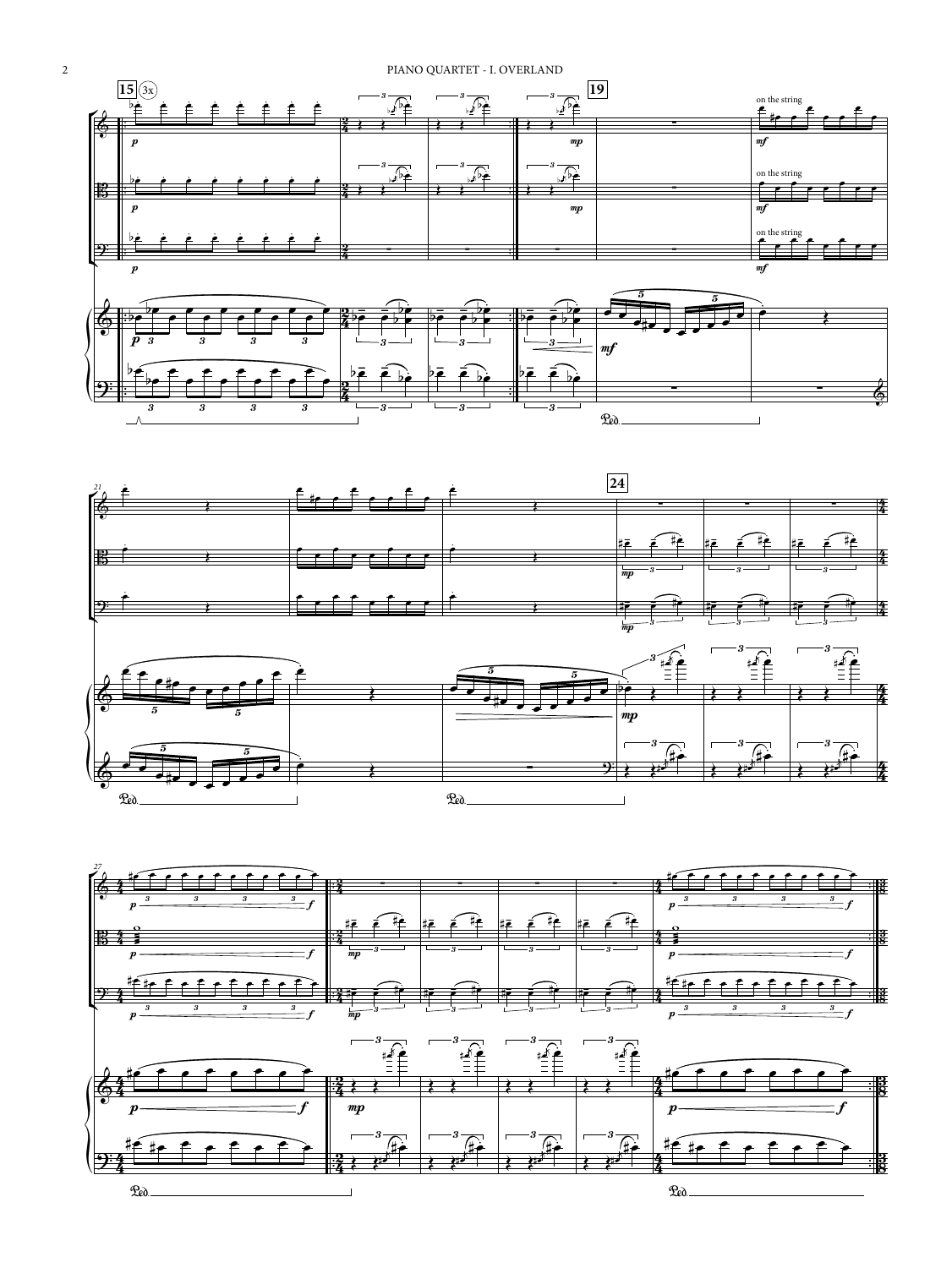PIANO QUARTET - I. OVERLAND 3





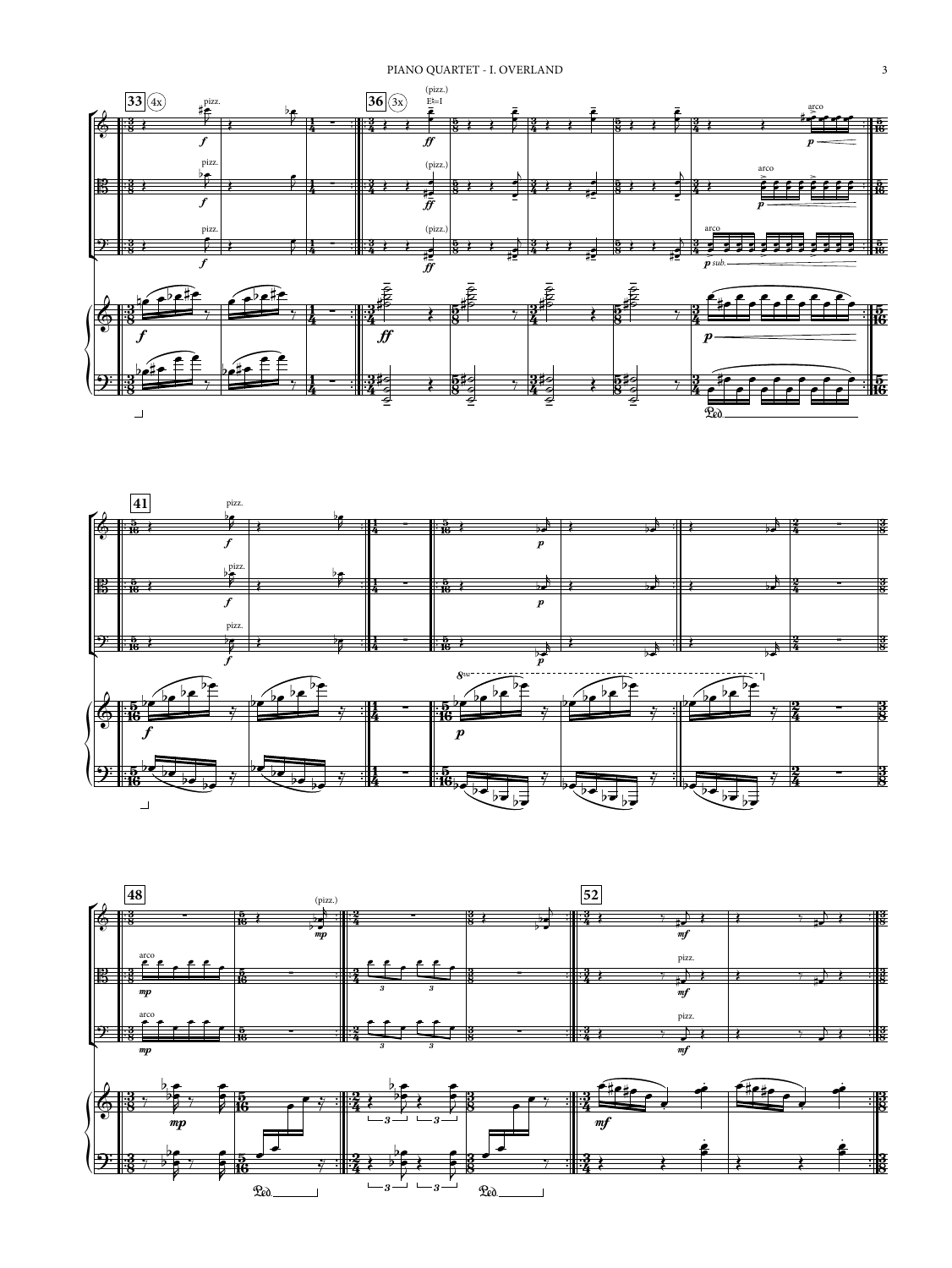



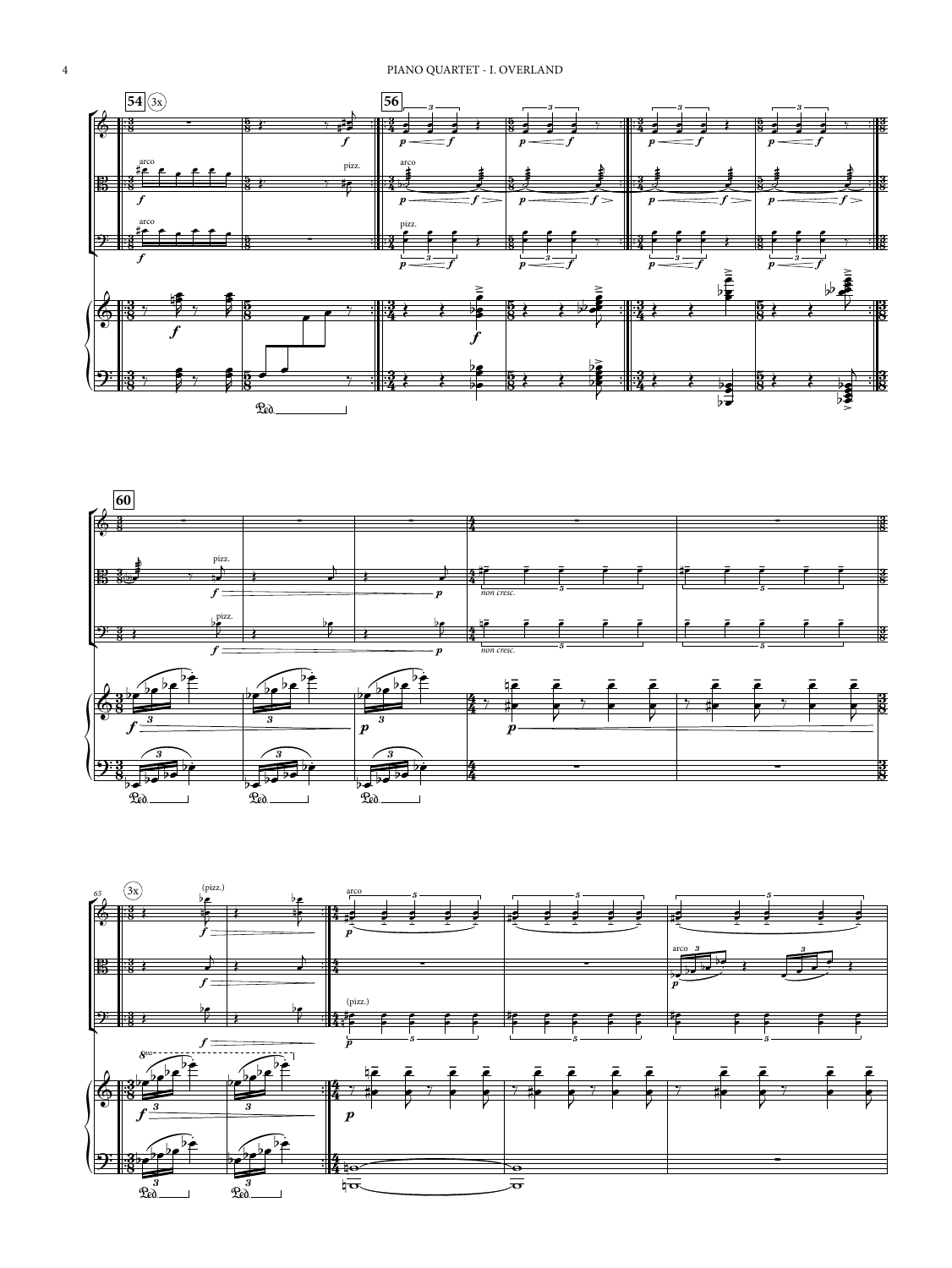



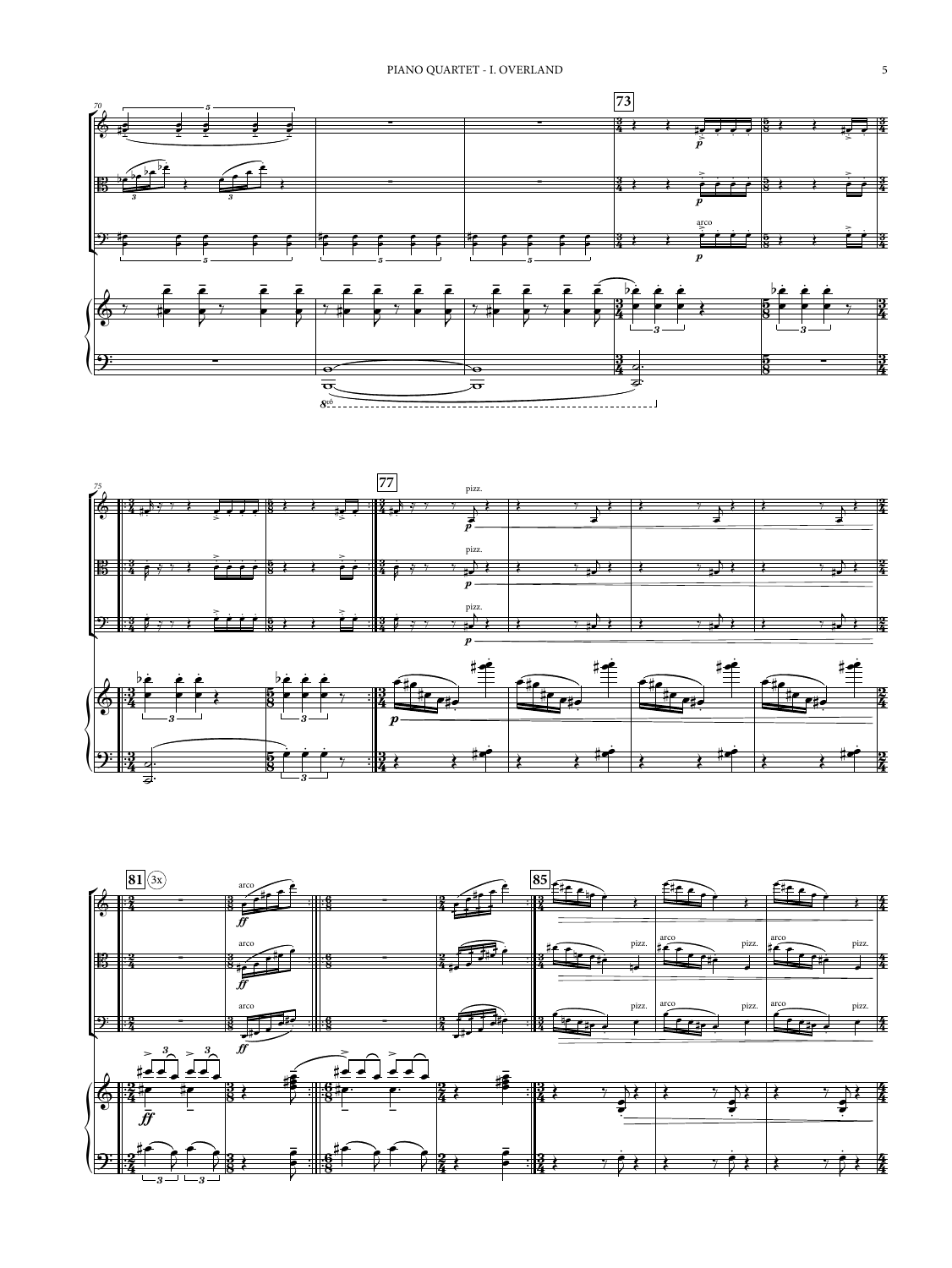



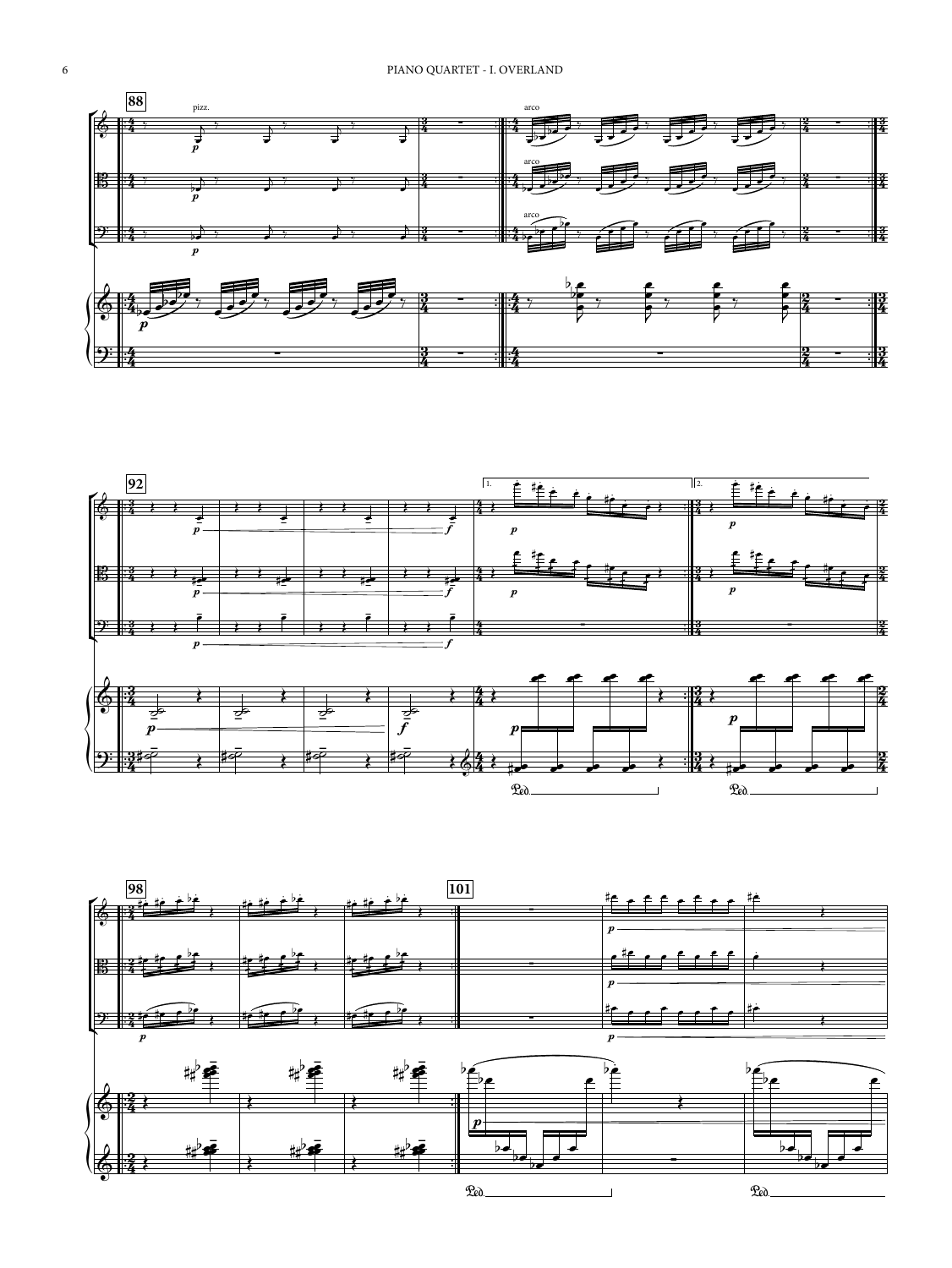



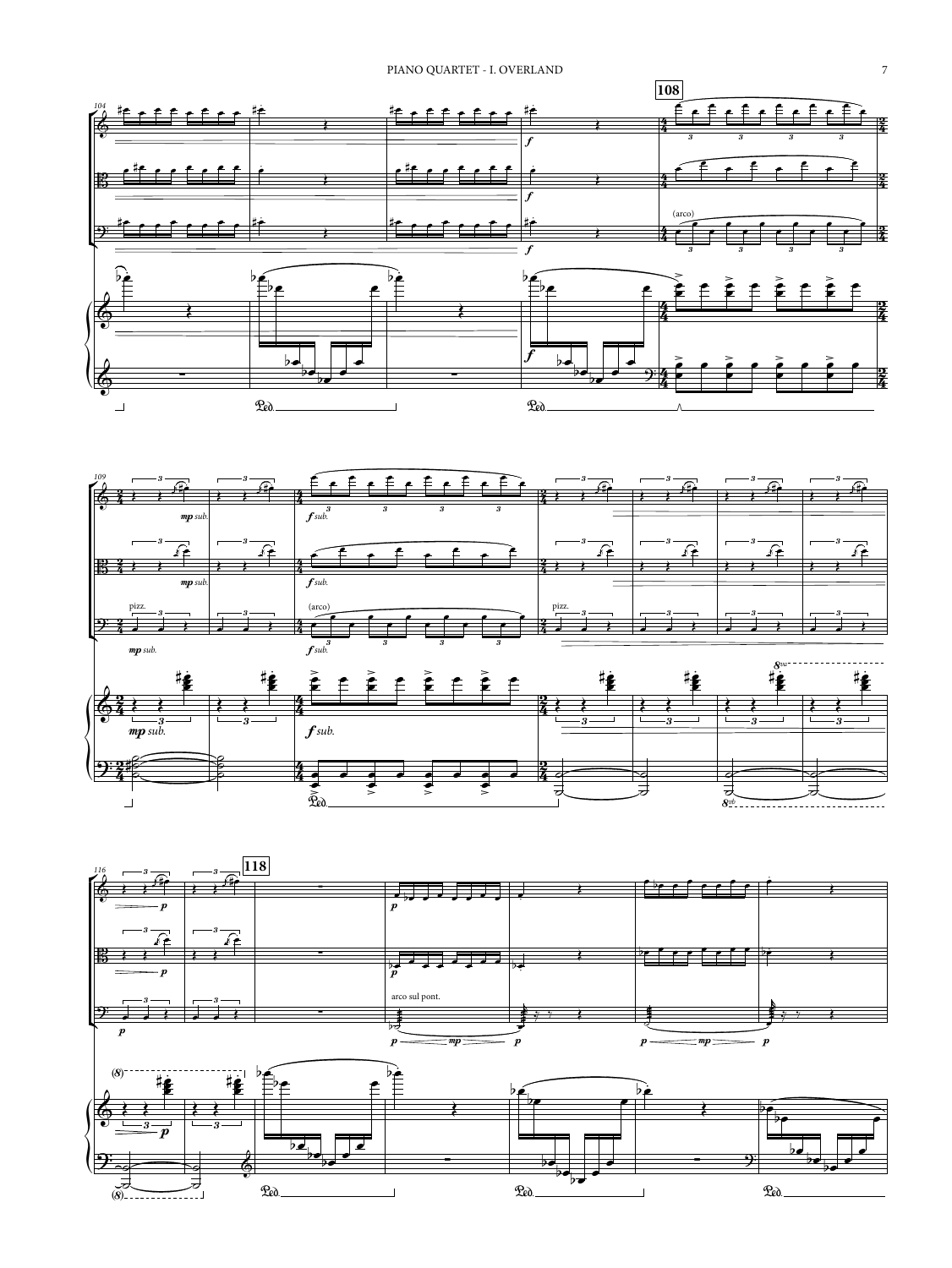



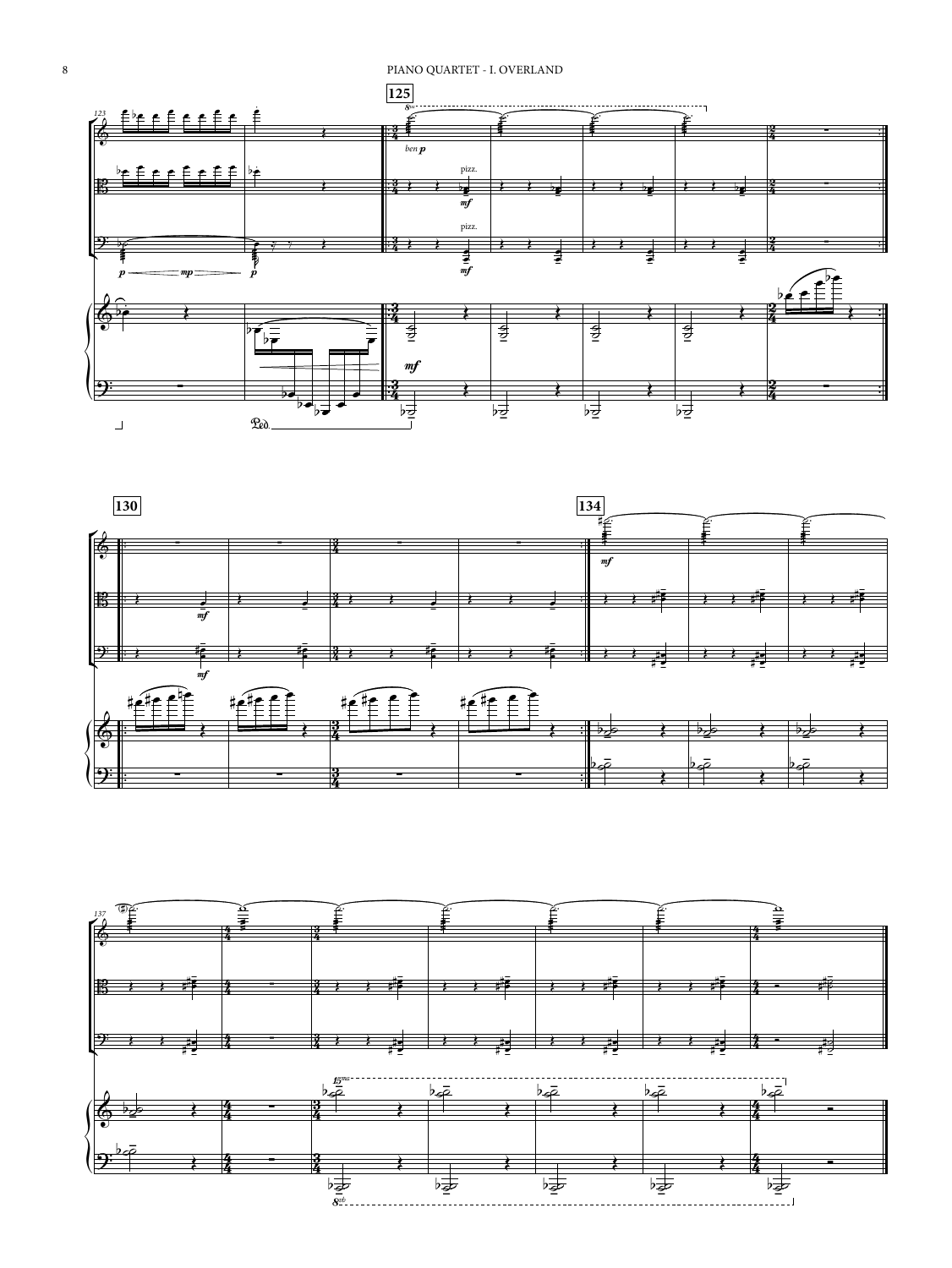**PIANO QUARTET** II. PETERSBURG

 $\bigcap_{n=1}^{\infty}$  $\frac{1}{2}$  $\frac{1}{2}$  $\frac{4}{l}$ ™ ™ ™ ™ ™ ™ ™ ™  $\frac{4}{4}$  $\frac{4}{4}$  $\frac{1}{4}$  $\frac{1}{4}$ ™ ™ ™ ™ Violin  $\mathbb{R}$ Viola Violoncello  $\bigotimes$ Piano  $f^{\perp}$ q**=132**  $\boldsymbol{f}$  and  $\boldsymbol{f}$  $\boldsymbol{f}$  and  $\boldsymbol{f}$  $p$  for the set of the set of the set of the set of the set of the set of  $f$   $\mid$ ° ø 4 <sup>4</sup> : •  $3<sup>1</sup>$  $8\frac{1}{2}$  $\mathbf{F}$ مَ فَسَبَقَ ﴾ 4 - 1  $\frac{1}{3}$   $\frac{2}{3}$   $\frac{2}{3}$   $\frac{2}{3}$   $\frac{2}{3}$   $\frac{2}{3}$   $\frac{2}{3}$   $\frac{2}{3}$   $\frac{2}{3}$   $\frac{2}{3}$   $\frac{2}{3}$   $\frac{2}{3}$   $\frac{2}{3}$   $\frac{2}{3}$   $\frac{2}{3}$   $\frac{2}{3}$   $\frac{2}{3}$   $\frac{2}{3}$   $\frac{2}{3}$   $\frac{2}{3}$   $\frac{2}{3}$   $\frac{2}{3}$  8 <u>- 11</u>  $\mathbf{F}$  $4$  $\frac{4}{4}$ 3 <del>- 11</del> 8  $\mathbf{F}$ 4  $\overline{1}$ 4  $\frac{1}{2}$  $\frac{3}{8}$   $\frac{1}{4}$  $\overline{4}$  $\frac{4}{4}$ 4  $\frac{4}{4}$   $\frac{1}{4}$  $\frac{1}{2}$  $\frac{3}{8}$  $\overline{4}$  $\frac{4}{4}$  $\bigcirc$   $\frac{4}{3}$   $\frac{4}{5}$   $\frac{4}{5}$   $\frac{4}{5}$ -> > -> >  $\frac{1}{2}$   $\frac{1}{2}$   $\frac{1}{2}$   $\frac{1}{2}$   $\frac{1}{2}$   $\frac{1}{2}$   $\frac{1}{2}$   $\frac{1}{2}$   $\frac{1}{2}$   $\frac{1}{2}$   $\frac{1}{2}$   $\frac{1}{2}$   $\frac{1}{2}$   $\frac{1}{2}$   $\frac{1}{2}$   $\frac{1}{2}$   $\frac{1}{2}$   $\frac{1}{2}$   $\frac{1}{2}$   $\frac{1}{2}$   $\frac{1}{2}$   $\frac{1}{2}$  **B**  $\frac{1}{2}$  ,  $\frac{1}{2}$  ,  $\frac{1}{2}$  ,  $\frac{1}{2}$  ,  $\frac{1}{2}$  ,  $\frac{1}{2}$  ,  $\frac{1}{2}$  ,  $\frac{1}{2}$  ,  $\frac{1}{2}$  ,  $\frac{1}{2}$  ,  $\frac{1}{2}$  ,  $\frac{1}{2}$  $\gamma$  4  $\sim$  $\frac{1}{2}$  ,  $\frac{1}{2}$  ,  $\frac{1}{2}$  ,  $\frac{1}{2}$  ,  $\frac{1}{2}$  ,  $\frac{1}{2}$  ,  $\frac{1}{2}$  ,  $\frac{1}{2}$  ,  $\frac{1}{2}$  $\frac{1}{2}$  ,  $\frac{1}{2}$  ,  $\frac{1}{2}$  ,  $\frac{1}{2}$  ,  $\frac{1}{2}$  ,  $\frac{1}{2}$  ,  $\frac{1}{2}$  ,  $\frac{1}{2}$  $\frac{4}{4}$  $\overline{P}$ #œ  $\epsilon$   $\epsilon$  $\overline{\mathbf{e}}$  $\epsilon$   $\epsilon$  $\overline{\mathbf{e}}$ œ <u>e 'E‡e</u> **⊭e** ∉ #œ  $\epsilon$   $\epsilon$  $\overline{\mathbf{e}}$  $\sum_{i=1}^n$  $\overline{\phantom{a}}$ èn 1è  $\begin{array}{c|c|c|c|c} \hline \text{array} & \text{if} & \text{if} & \text{if} \\ \hline \text{array} & \text{if} & \text{if} & \text{if} \\ \hline \text{array} & \text{if} & \text{if} & \text{if} \\ \hline \end{array}$  $\frac{1}{1}$ <del>。</del> #œ  $\overline{\bullet}$  and  $\overline{\bullet}$  and  $\overline{\bullet}$ >#œ —™<br>———————<del>—</del> #œ <u>enti s</u>  $\sum$  $\overline{\phantom{a}}$ #œ  $\vec{r}$  $\circ$   $\frac{4}{4}$   $\circ$   $\circ$  $\overline{2:4}$ #œ ⊭⊅ ਵ  $\overline{\phantom{a}}$  $\frac{1}{\sqrt{2}}$  $\overline{\phantom{a}}$  $\frac{1}{\sqrt{2}}$  $\overline{\phantom{a}}$ œ #œ #œ  $\overline{\phantom{a}}$  $\frac{1}{\sqrt{2}}$  $\sim$   $\frac{3}{8}$ <del></del> ∍  $\bullet$   $\frac{3}{8}$  $\overrightarrow{a}$ #œ  $\overline{\phantom{a}}$ #œ  $\overline{\phantom{a}}$ #œ  $\frac{1}{4}$  $\frac{1}{2}$  exactly exactly and  $\frac{1}{2}$  exactly exactly exactly exactly exactly exactly exactly  $\frac{1}{2}$  $\frac{2}{7}$  and  $\frac{2}{7}$  and  $\frac{2}{7}$  and  $\frac{2}{7}$  and  $\frac{2}{7}$  and  $\frac{2}{7}$  and  $\frac{2}{7}$  and  $\frac{2}{7}$  and  $\frac{2}{7}$ ≥<br>₹ ≠≠≠≠≠ ≠≠≠≠|≠ ≥≠≠≠≠≠ ≠≠≠≠| ≥ ;  $\frac{1}{\sqrt{2}}$   $\frac{1}{\sqrt{2}}$   $\frac{1}{\sqrt{2}}$   $\frac{1}{\sqrt{2}}$   $\frac{1}{\sqrt{2}}$   $\frac{1}{\sqrt{2}}$   $\frac{1}{\sqrt{2}}$   $\frac{1}{\sqrt{2}}$   $\frac{1}{\sqrt{2}}$   $\frac{1}{\sqrt{2}}$   $\frac{1}{\sqrt{2}}$   $\frac{1}{\sqrt{2}}$   $\frac{1}{\sqrt{2}}$   $\frac{1}{\sqrt{2}}$   $\frac{1}{\sqrt{2}}$   $\frac{1}{\sqrt{2}}$   $\frac{1}{\sqrt{2}}$ 





©2017 Eric Shanfield (Enterprise Research Institute Council, ASCAP)

#### Eric Shanfield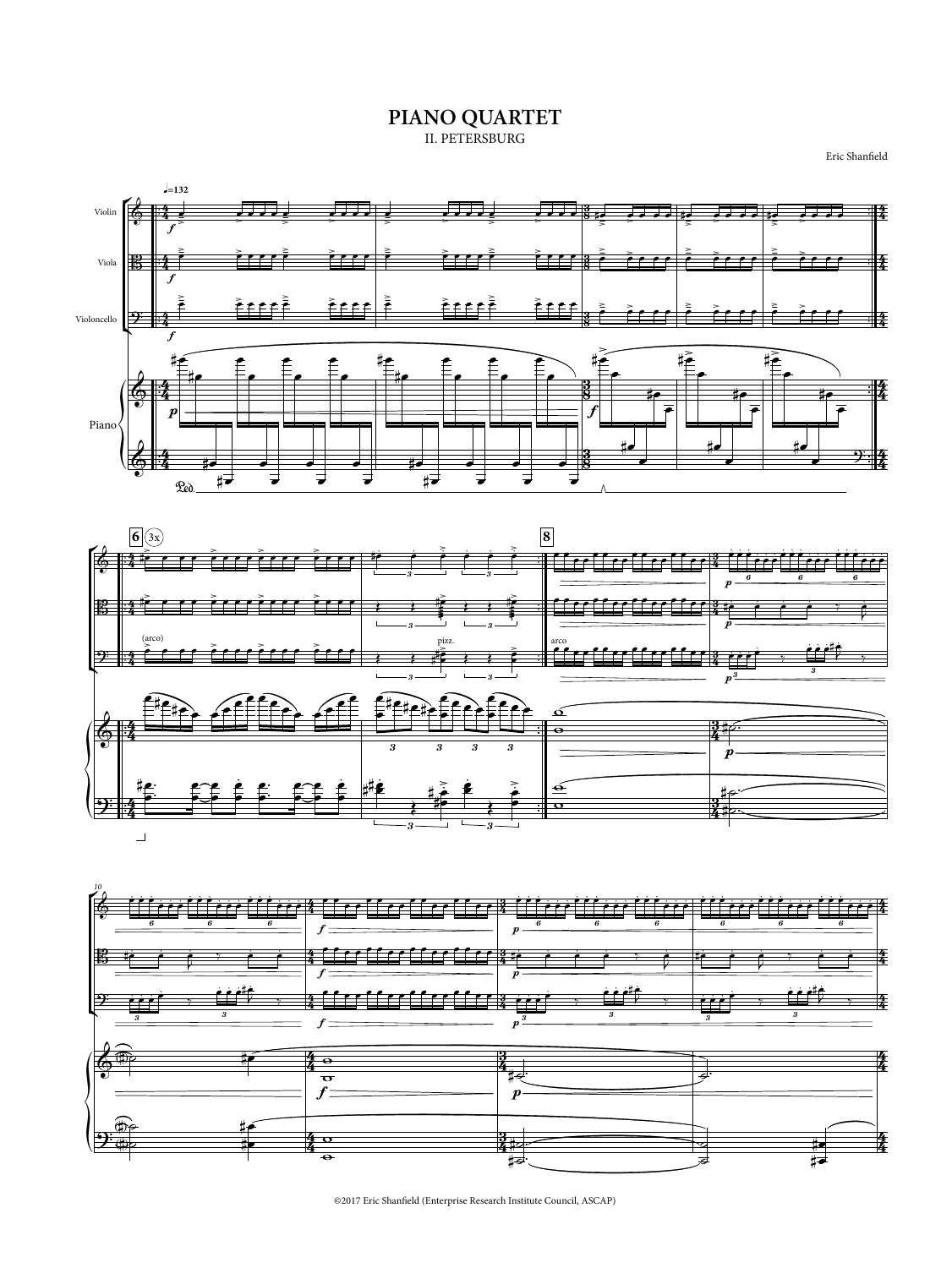



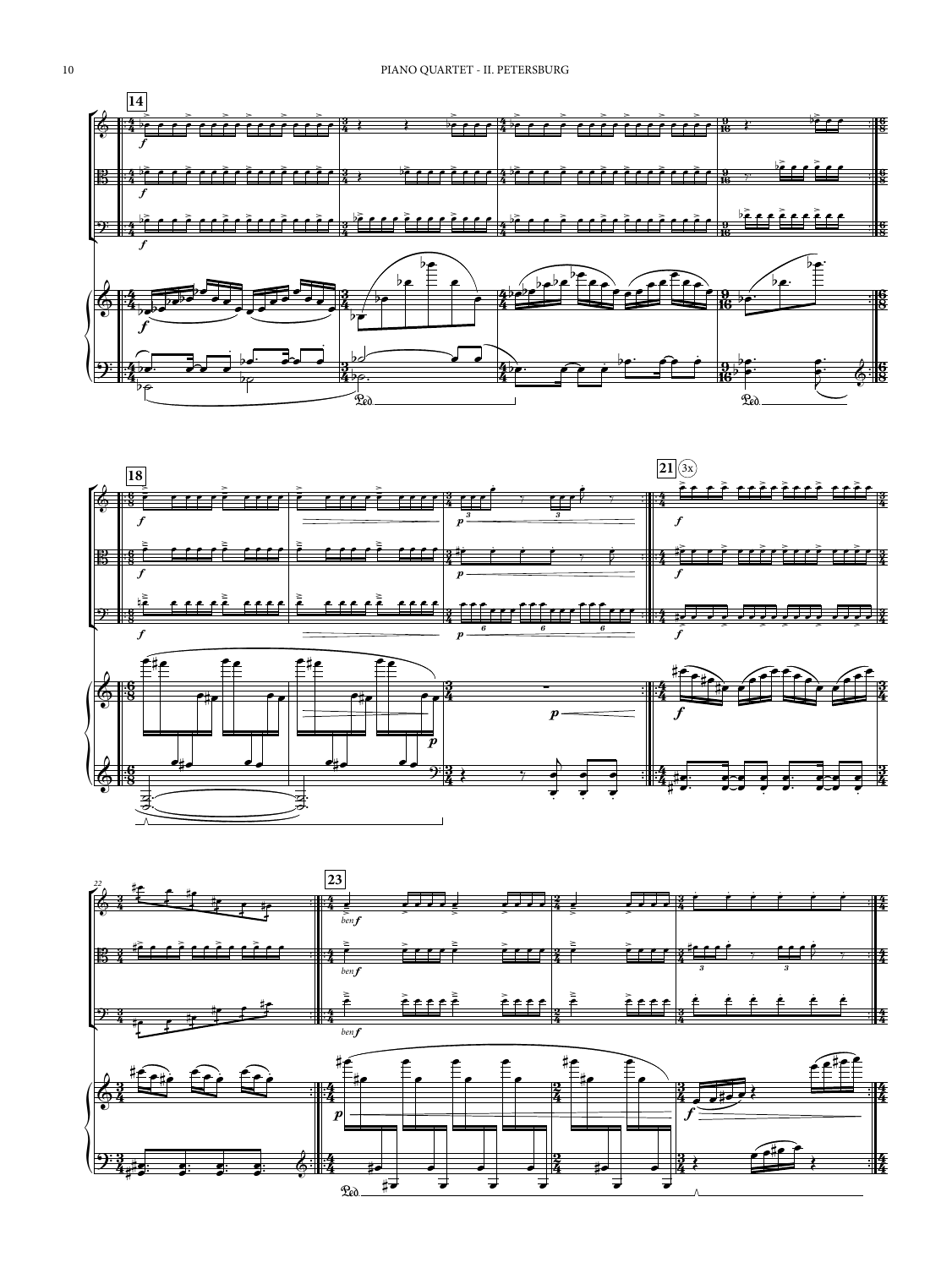



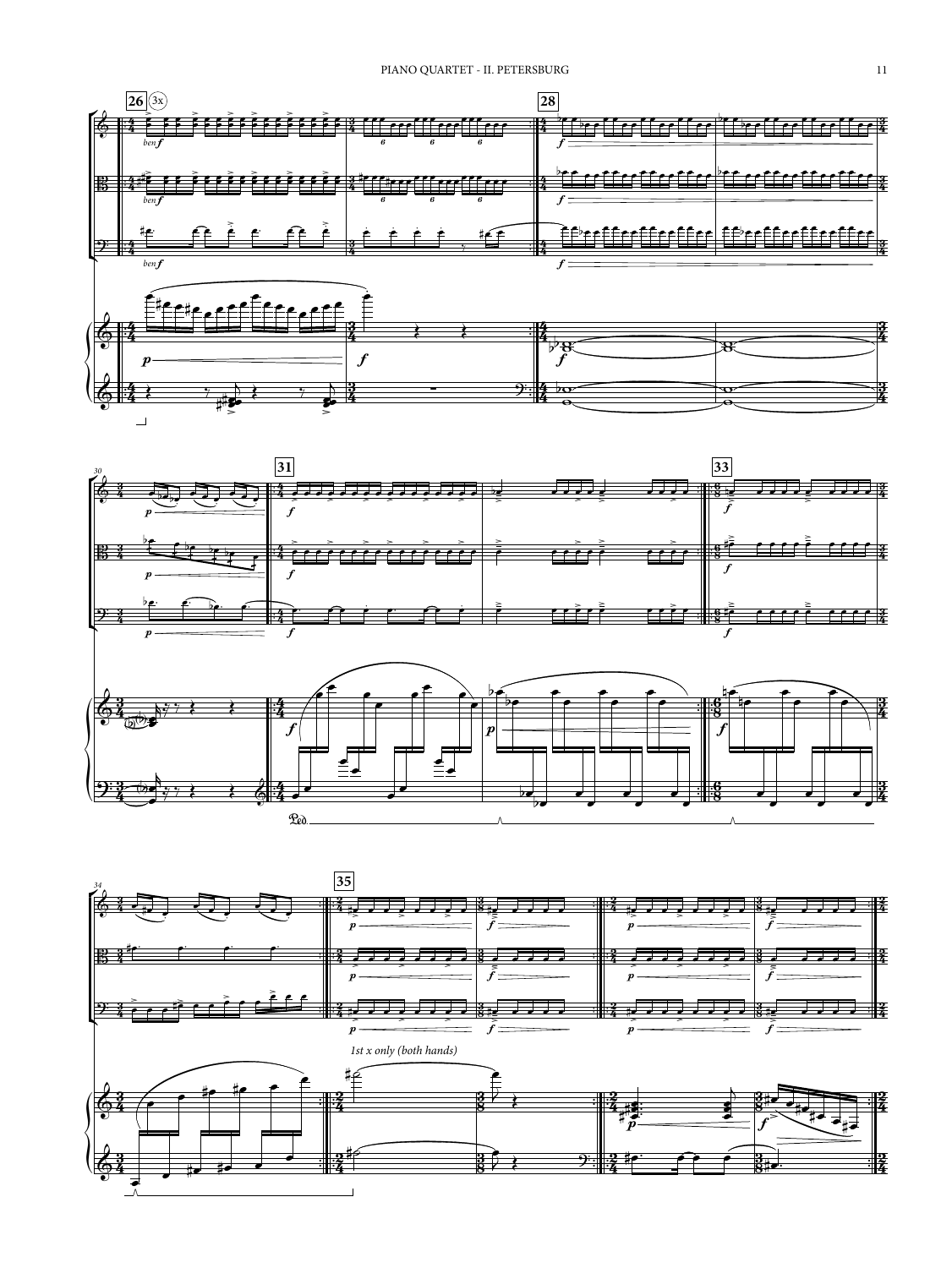



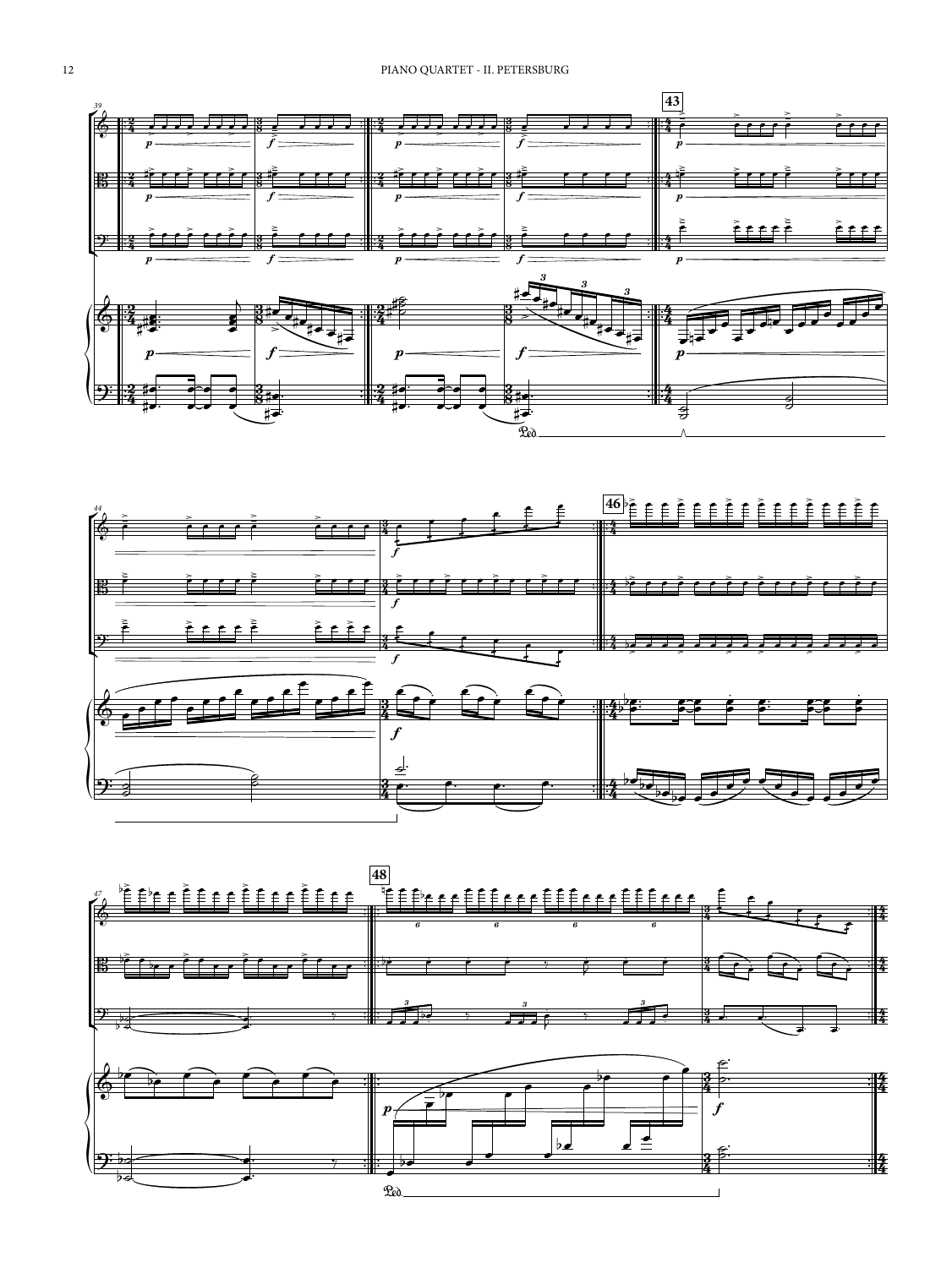



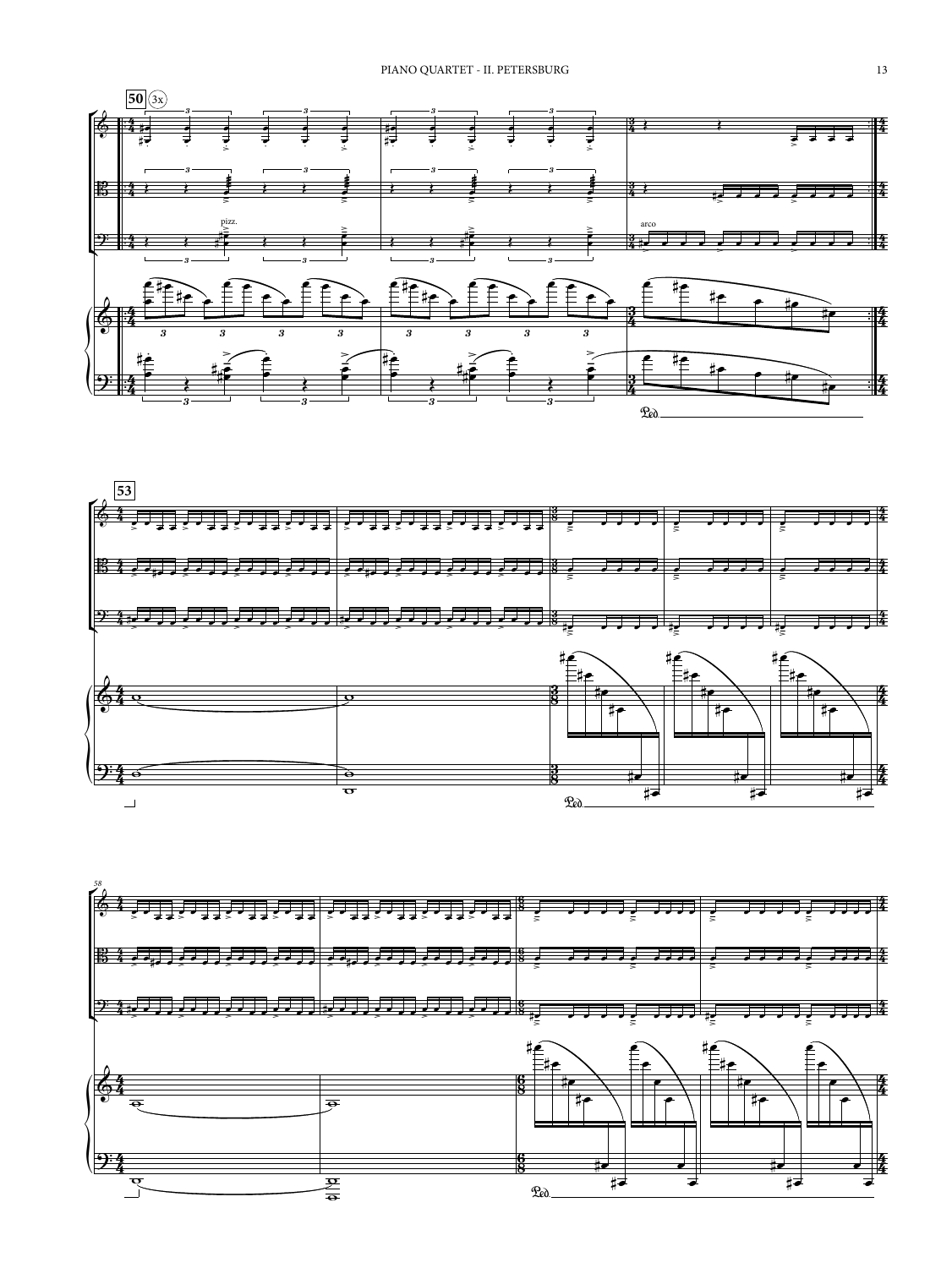



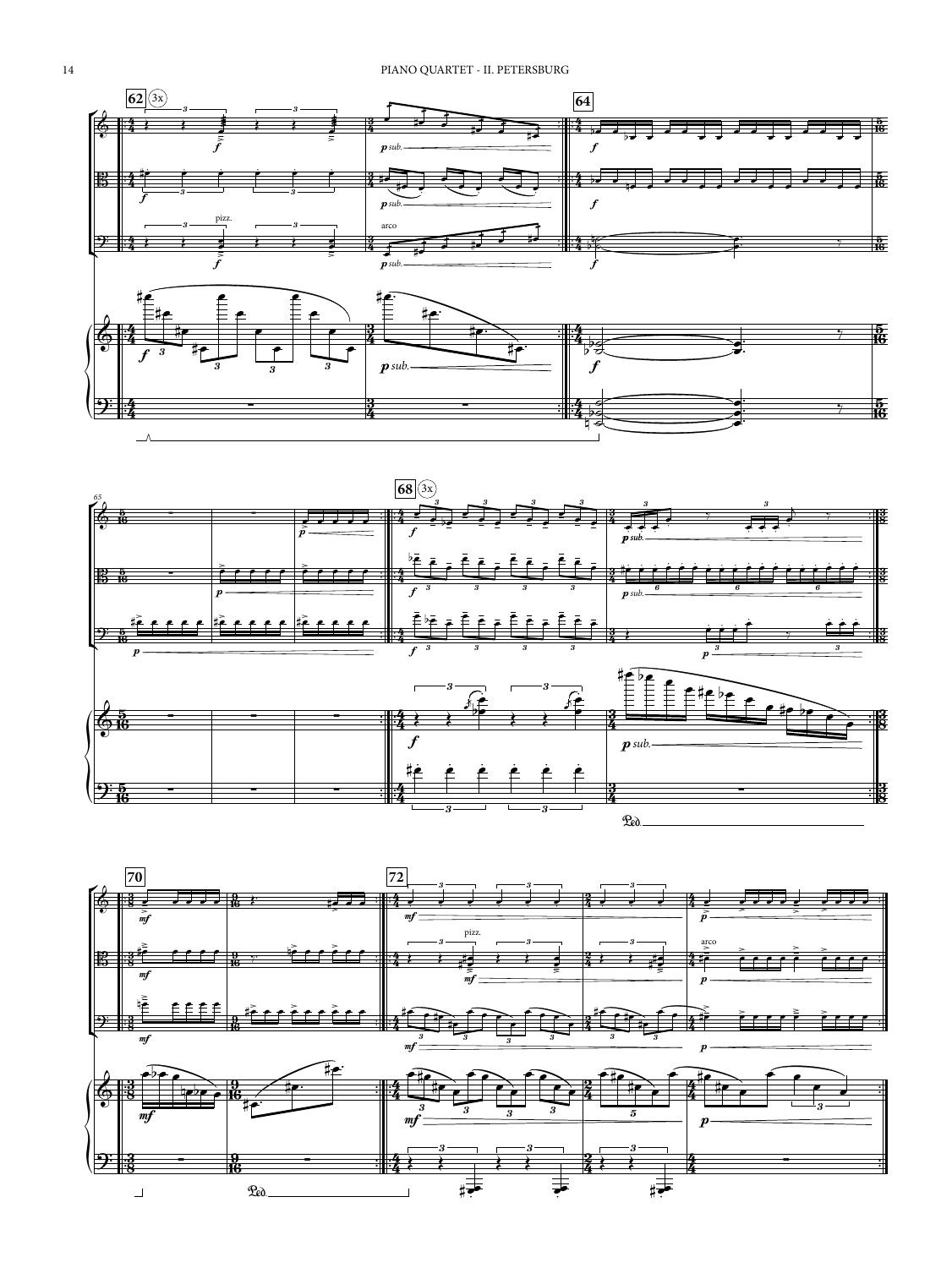



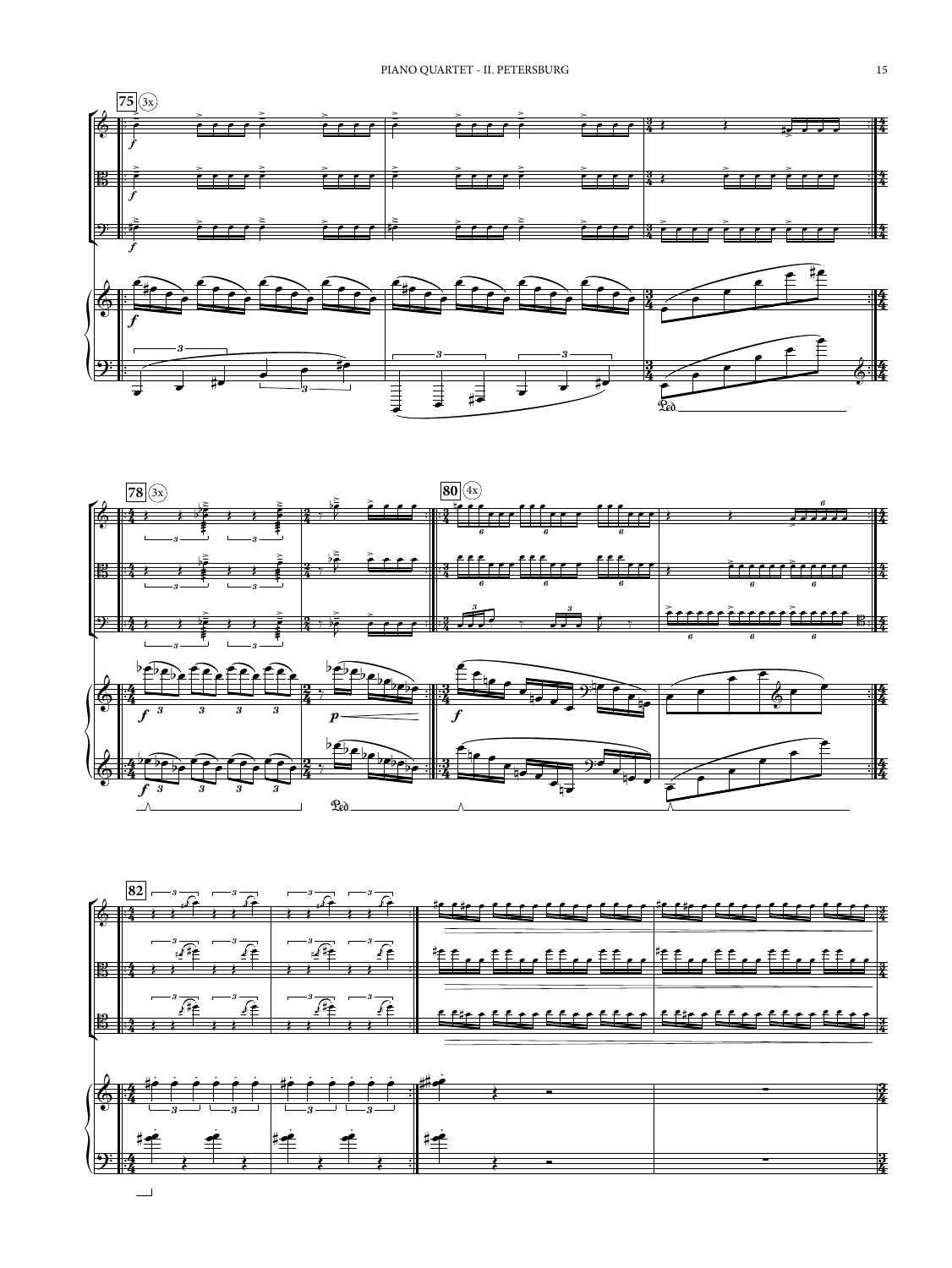



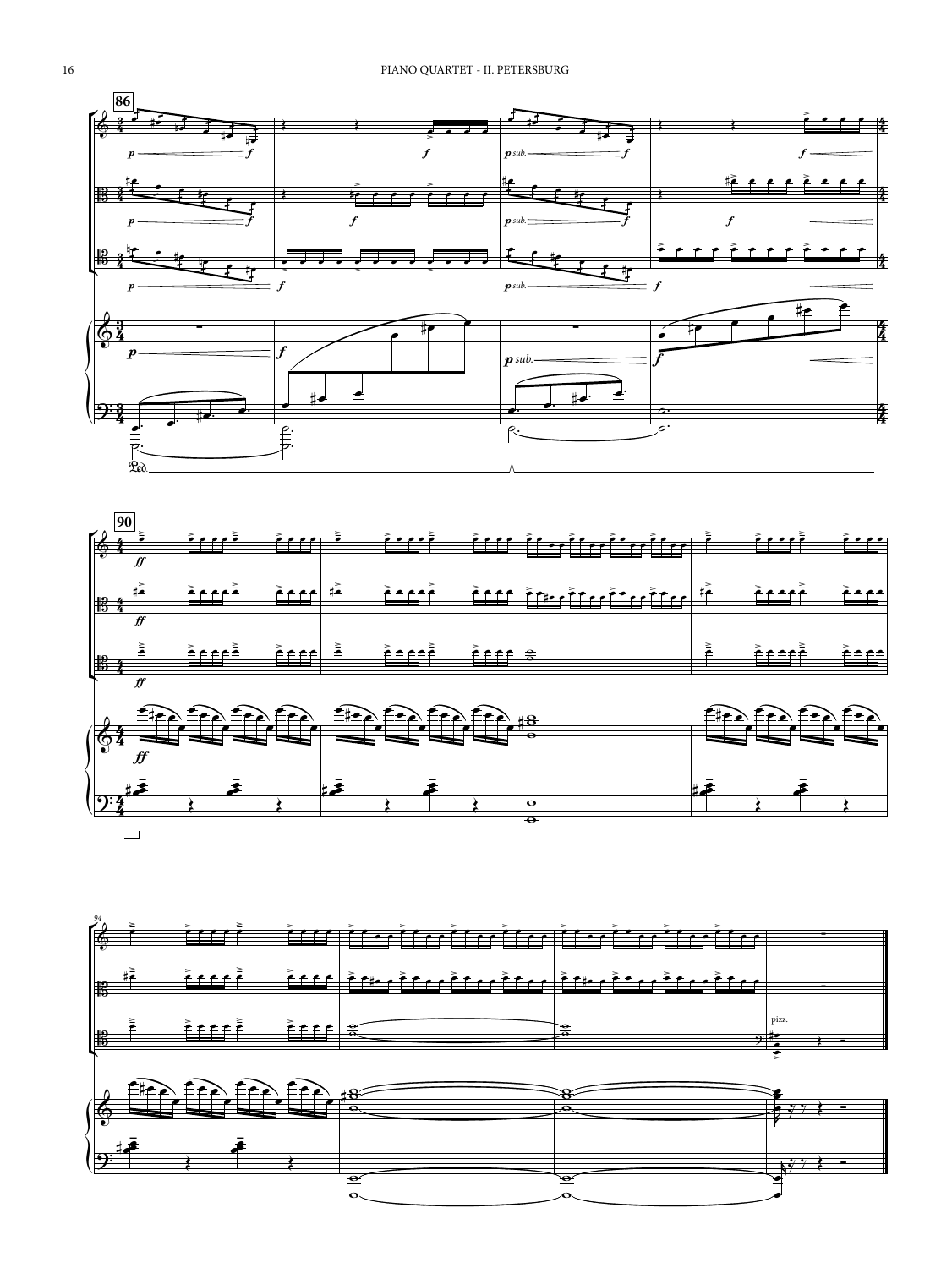PIANO QUARTET III. APPOMATTOX

Eric Shanfield



 $@2017$  Eric Shanfield (Enterprise Research Institute Council,  $ASCAP)$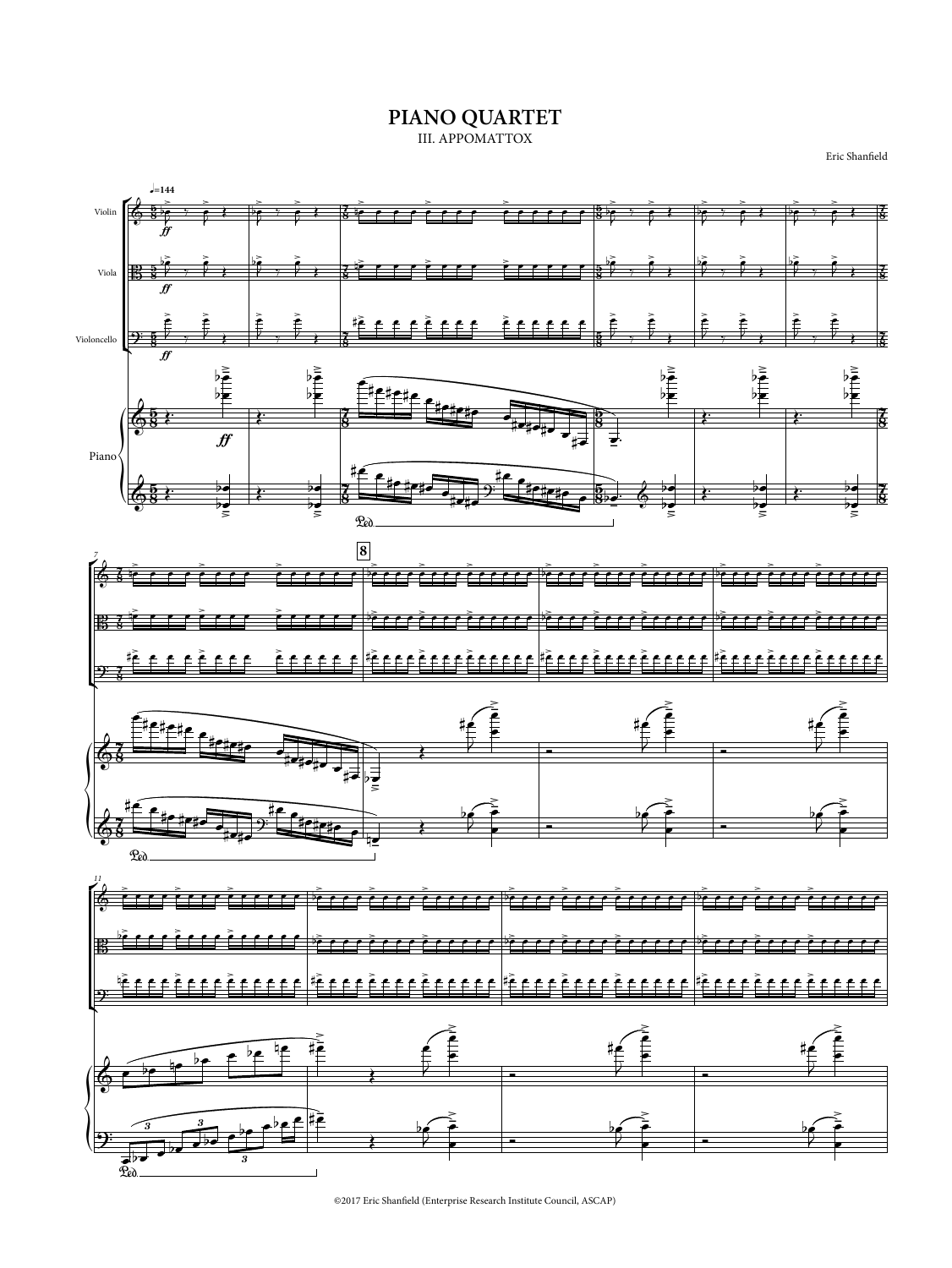#### PIANO QUARTET - III. APPOMATTOX





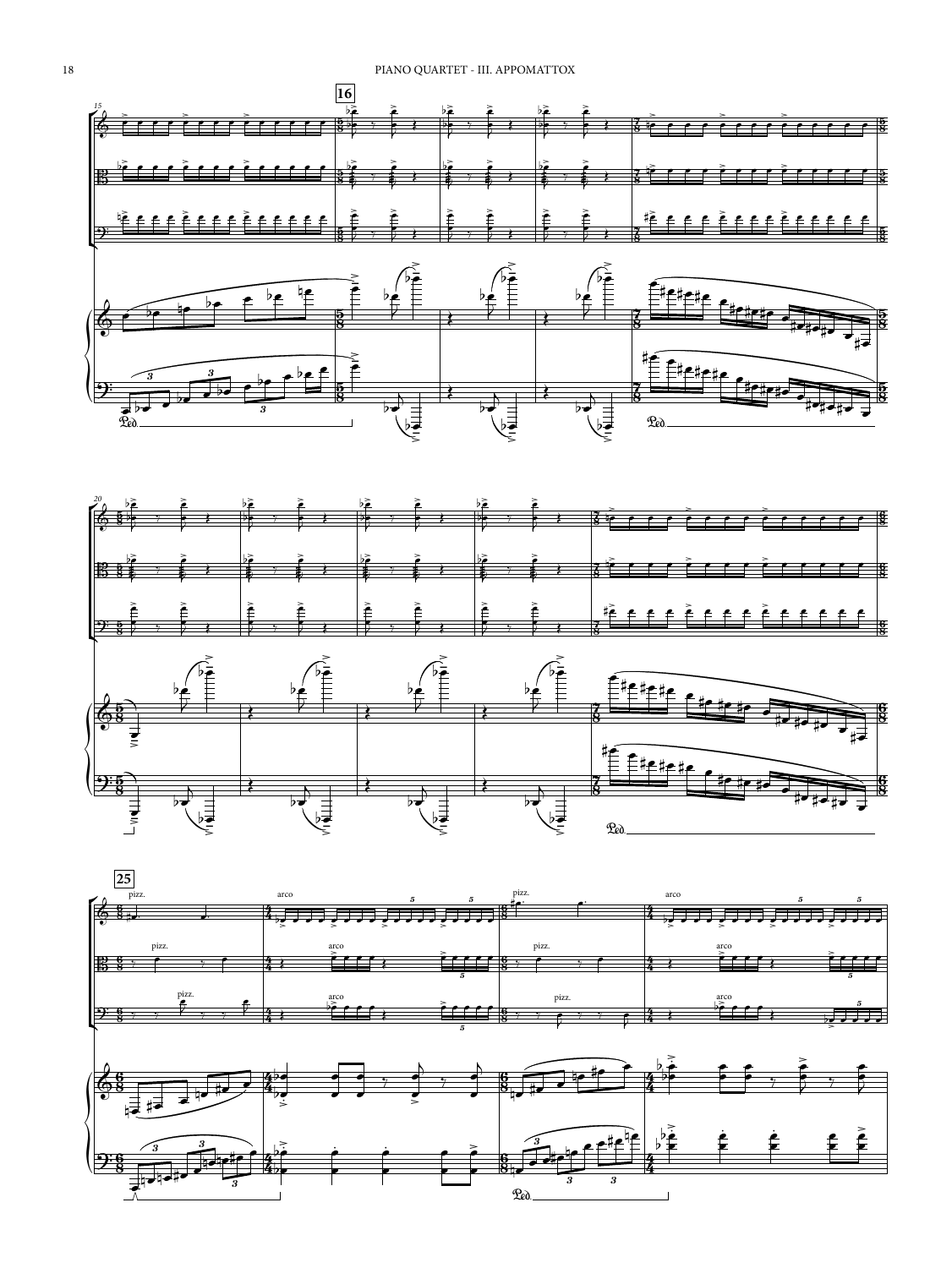



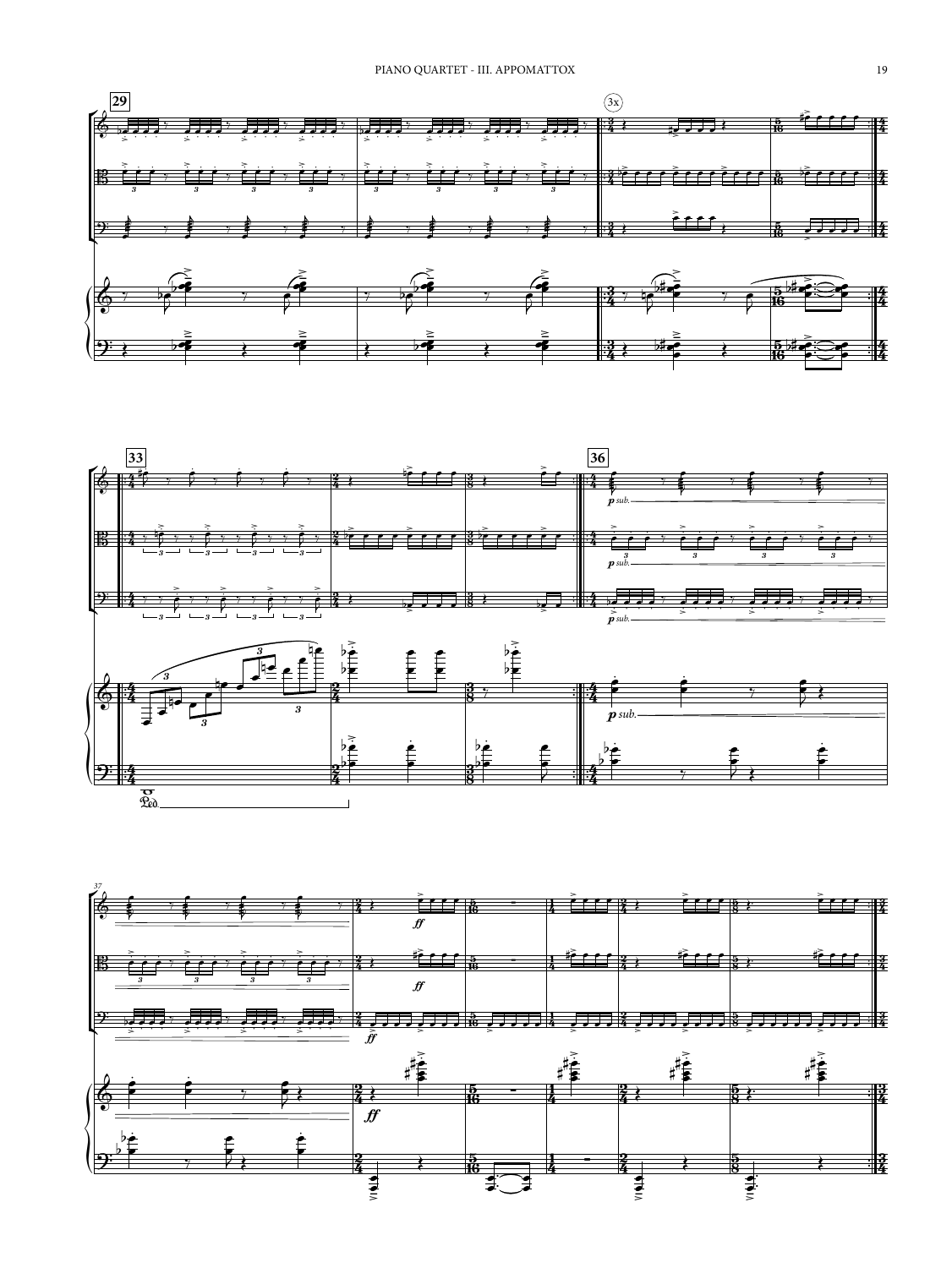



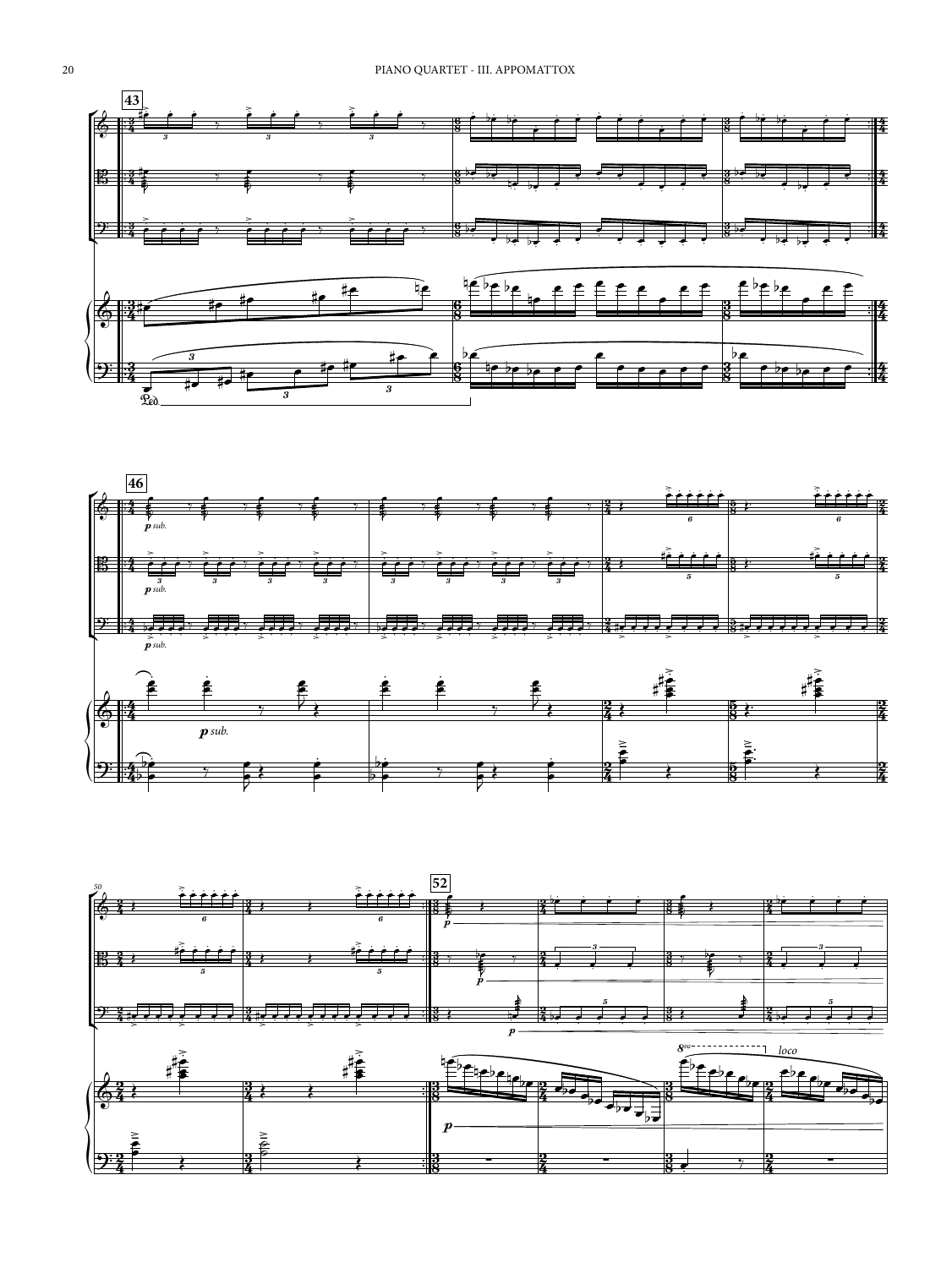



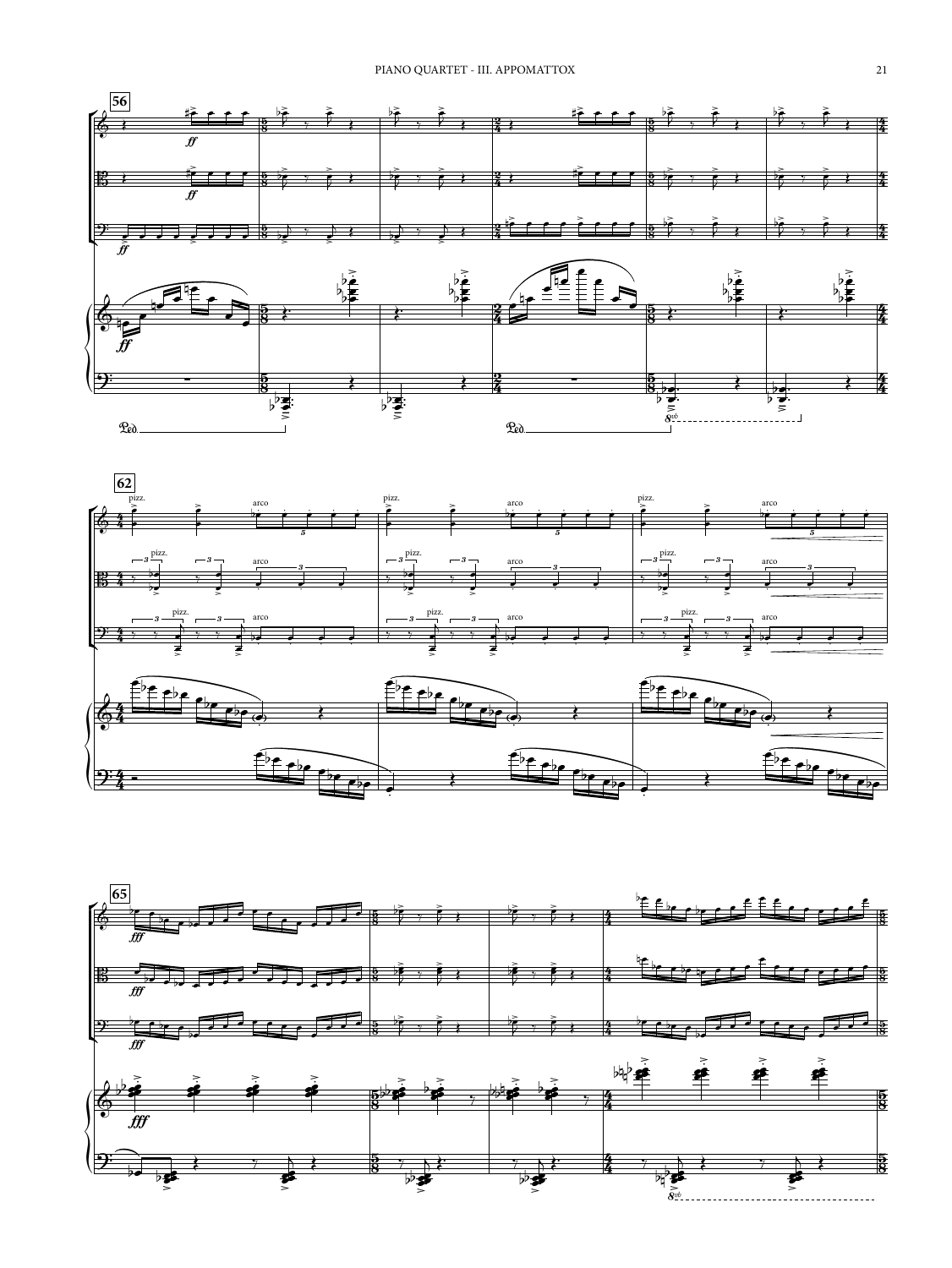



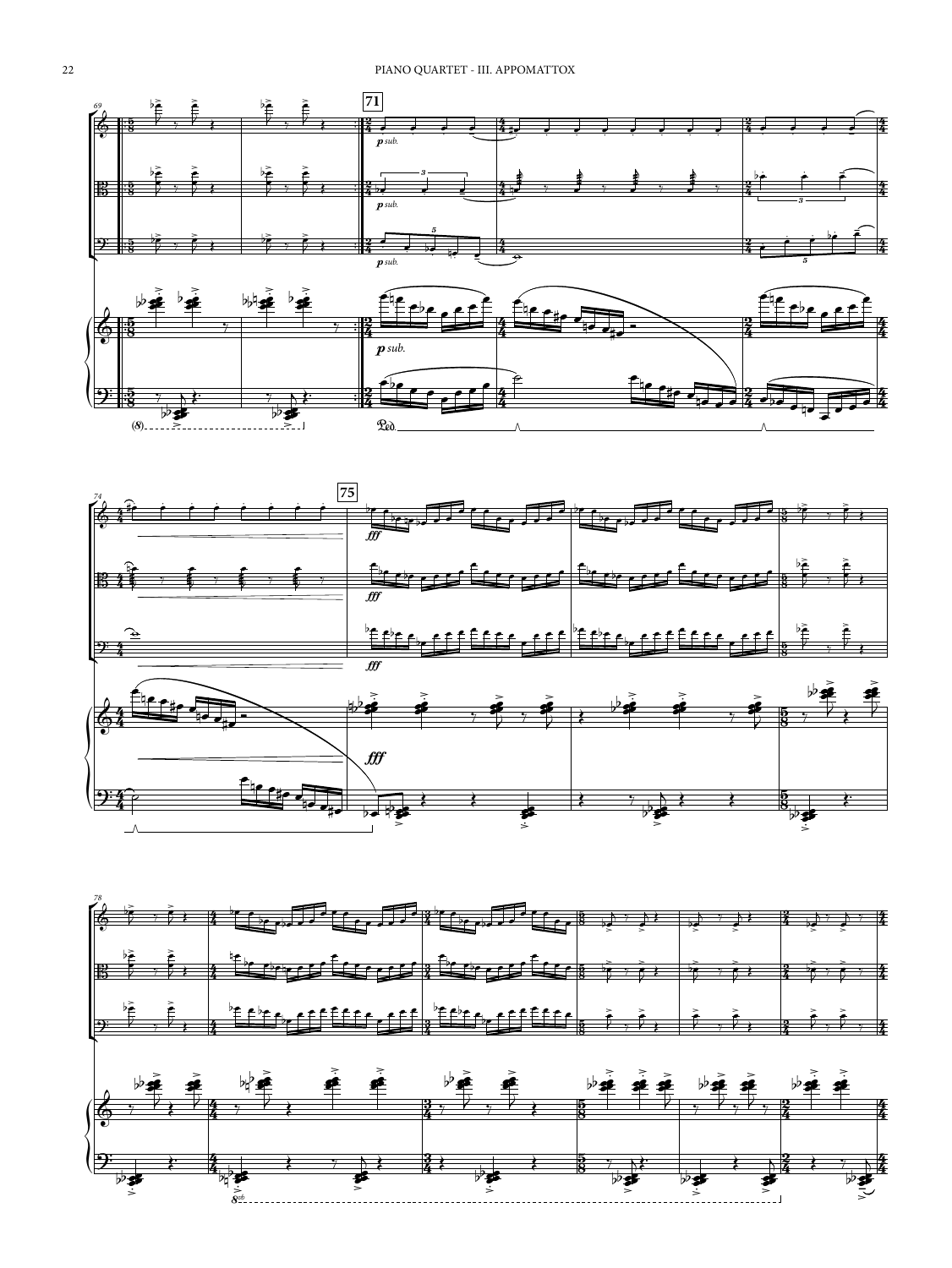



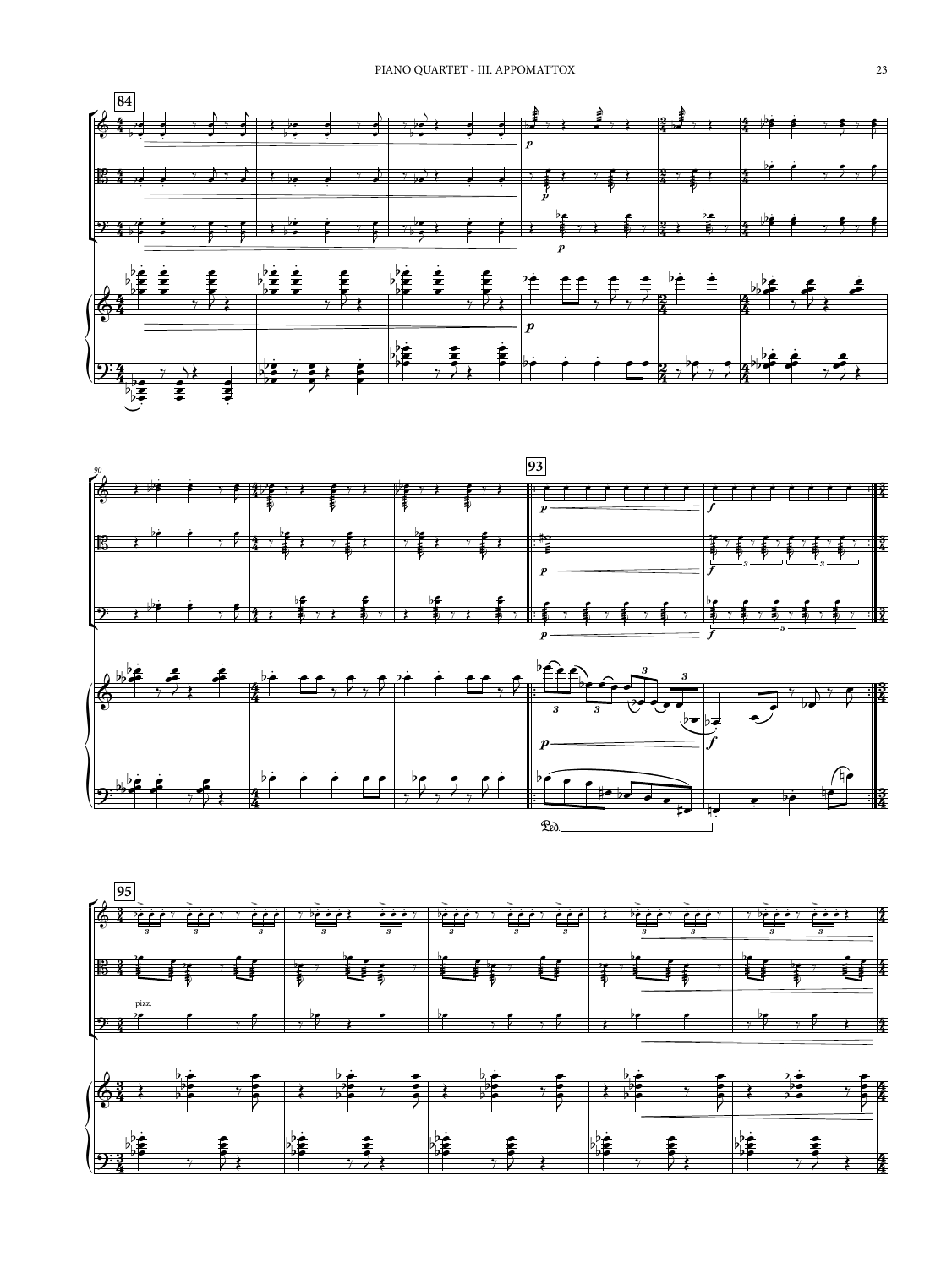